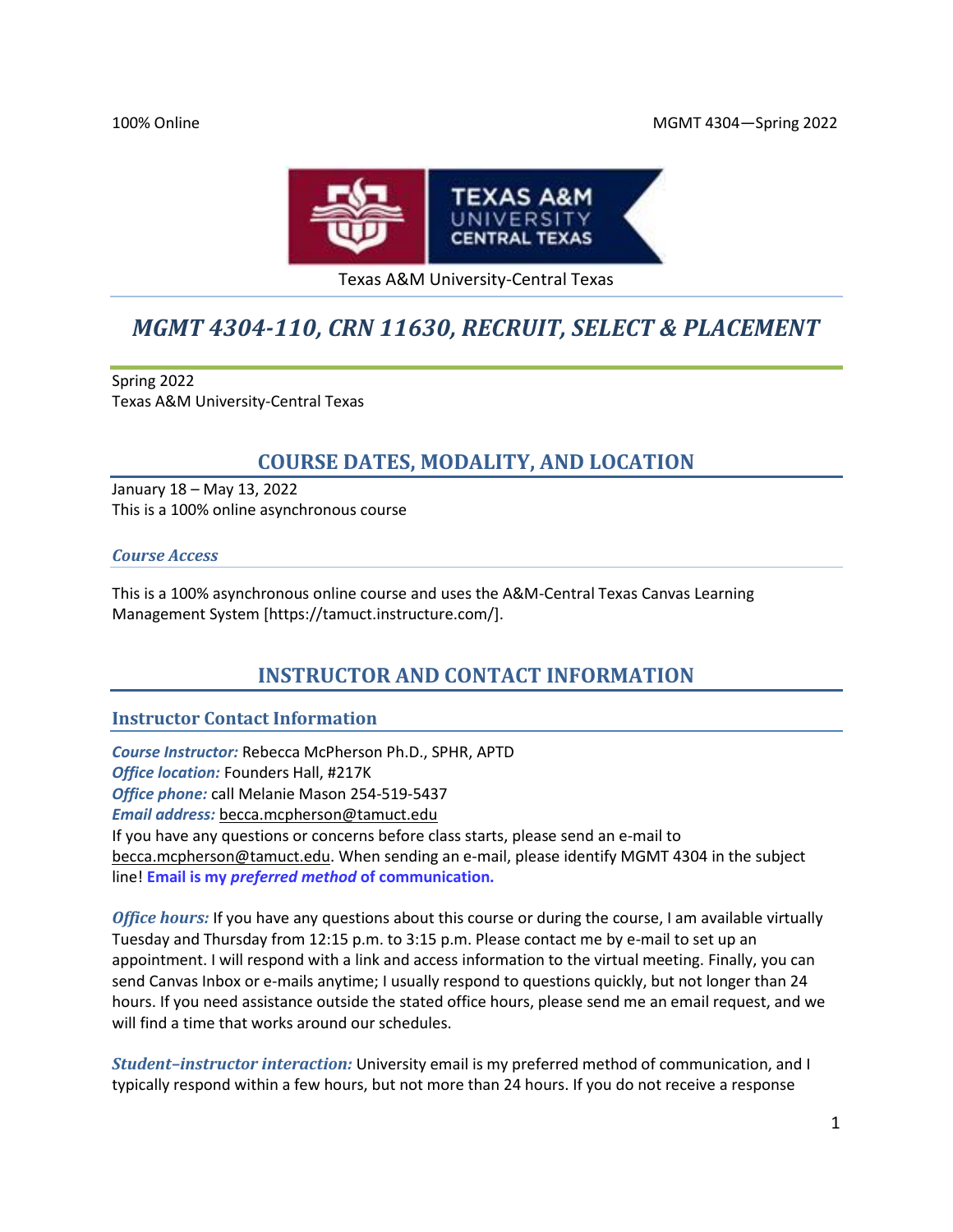within 24 hours, please contact me by phone. I am also typically online or in an A&M-CT Canvas classroom Monday and Wednesday between 10:00 and 14:00. If you need assistance outside the stated office hours, please send me an email request, and we will find a time that works around our schedules.

*BBA HRM faculty advisor:* If you are a BBA HRM (major) student, please make sure you have the BBA HRM Community listed in your Canvas courses. The BBA HRM Community includes an HR Career Map, which is to be used as a guide for your academic experiences and transition from higher education to a professional HR position. All students interested in a career in HRM are welcome to join our Facebook Group and the student organization HR Warriors Leadership Team. The Facebook group includes prospective HRM students, current A&M-CT students, alumni, and HR professionals from CTHRMA and WilcoHR. SHRM Chapter #5395 Texas A&M University-Central Texas. <https://www.facebook.com/groups/731484783725618/>

# Emergency Warning System for Texas A&M University-Central Texas *SafeZone*

SafeZone provides a public safety application that gives you the ability to call for help with the push of a button. It also provides Texas A&M University-Central Texas the ability to communicate emergency information quickly via push notifications, email, and text messages. All students automatically receive email and text messages via their myCT accounts.

Downloading SafeZone allows access to push notifications and enables you to connect directly for help through the app.

You can download SafeZone from the app store and use your myCT credentials to log in. If you would like more information, you can visit the [SafeZone](http://www.safezoneapp.com/) website [www.safezoneapp.com].

To register SafeZone on your phone, please follow these 3 easy steps*:*

- 1. Download the SafeZone App from your phone store using the link below:
	- o [iPhone/iPad:](https://apps.apple.com/app/safezone/id533054756) [https://apps.apple.com/app/safezone/id533054756]
	- o [Android Phone / Tablet](https://play.google.com/store/apps/details?id=com.criticalarc.safezoneapp) [https://play.google.com/store/apps/details?id=com.criticalarc.safezoneapp]
- 2. Launch the app and enter your myCT email address (e.g. {name}@tamuct.edu)
- 3. Complete your profile and accept the terms of service

### *COVID-19 Safety Measures*

For the most recent campus information regarding COVID-19 see the Texas A&M University-Central Texas Spring 2022 [Return to Campus Plan](https://www.tamuct.edu/covid19/) [https://www.tamuct.edu/covid19/]

# **COURSE INFORMATION**

**Course Overview and Description**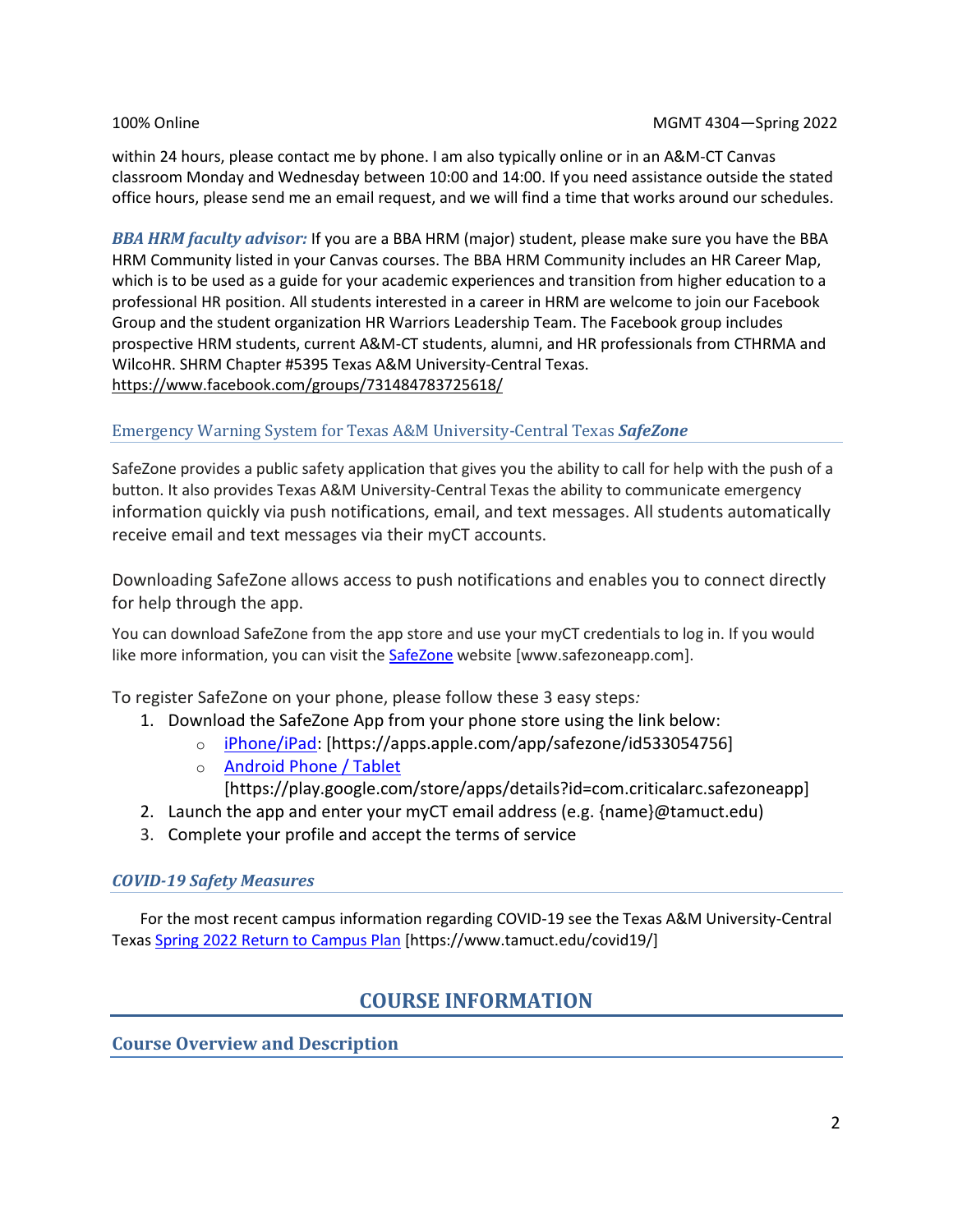In this course, students will study recruitment and selection of human resources for organizations. Examine optimal utilization of human resources within organizations, and the use of tests and other techniques in human resource management. Prerequisite(s): MGMT 3302 and BUSI 3301.

# **Course Objectives**

*Marketable Skills Focus*: Items in the course identified as marketable skills are applied learning outcomes (LO) that can be directly translated into marketable skills. Pay attention to items identified as marketable skills in order to increase your value in the job market. Upon successful completion of MGMT 4304 Recruit, Select & Placement students should be able to:

LO 1. demonstrate strong, formal language, written communication skills, and the use of MS Word and Excel.

LO 2. understand and apply EEO, Affirmative Action, and ADA legal requirements to evaluate staffing processes.

LO 3. identify types of turnover and measure turnover related to inform staffing decision making and predict hiring needs.

LO 4. understand, complete, and use a Markov analysis to predict hiring needs.

LO 5. demonstrate strong MS power point software and presentation skill.

LO 6. understand and apply EEO, Affirmative Action, and ADA legal requirements to develop an appropriate sourcing strategy based on relevant data.

LO 7. understand and identify the uses of an HRIS system in relation to internal sourcing, applicant tracking, and assessing staffing outcomes.

LO 8. strong oral communication skills, including ability to create a realistic job preview, recruit at job fairs, and demonstrate professional tone and image.

LO 9. demonstrate ability to interview applicants and score assessments while ensuring compliance with EEO, Affirmative Action, and ADA.

LO 10. understand and identify legal concerns related to job offers and to evaluate job offers for EEO legal compliance.

LO 11. demonstrate an understanding of the staffing process and recent trends impacting an organization's ability to staff a qualified workforce.

LO 12. understand, apply and demonstrate professionalism as described under professional etiquette.

*Module and week-level student learning outcomes* are listed in the Canvas classroom at the beginning of each module.

# **Required Textbook**

Phillips, J. M. (2020). *Strategic staffing* (4th ed.). New York, NY: Pearson.

Textbook ISBN- 9781948426862

# **No Access Code Required**

Chapters 1 and 2 are available in the Canvas classroom

Library – only available through print reserves: [https://sierra](https://sierra-app.tamuct.edu/record=b2646819~S10)[app.tamuct.edu/record=b2646819~S10](https://sierra-app.tamuct.edu/record=b2646819~S10)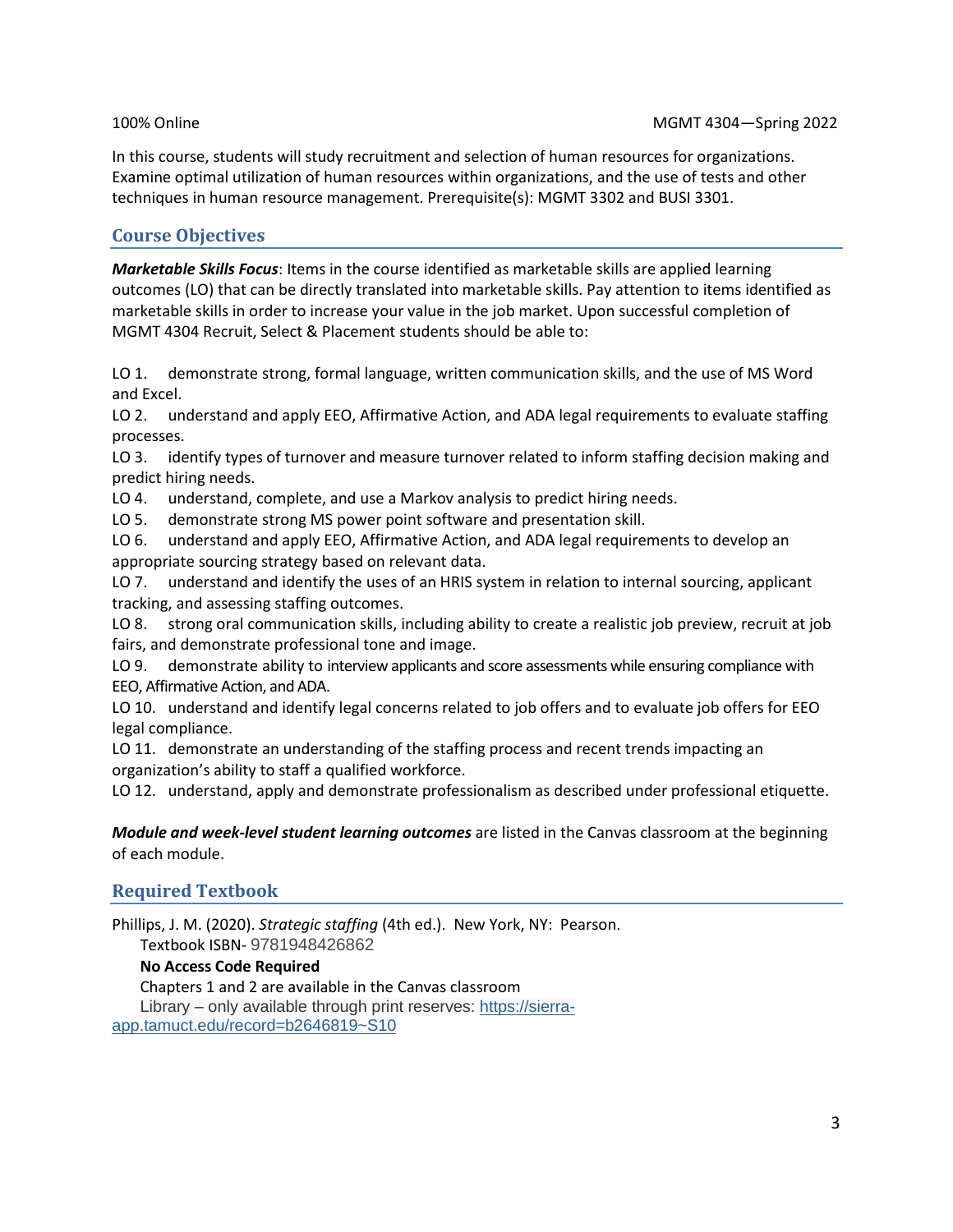# **COURSE REQUIREMENTS**

### **Course Requirements**

A syllabus serves as an instructional and study planning document for both faculty and students. Although every effort will be taken to complete the semester according to the syllabus, it may become necessary to make certain changes to facilitate the academic environment better. In such an event, changes will be announced within one week of the change decision in the Canvas classroom. **Students are responsible for reading course announcements.** Changes may be made within the last two weeks of the semester only in exceptional circumstances. Conflicts between Canvas and the syllabus will be resolved according to syllabus requirements. Following is a description of the major course assignments as well as other components that make up the total grade for this course.

#### *Professional Etiquette*

Students are expected to embody professionalism to include the following: *Demeanor* – polite and wellspoken, demonstrating tact, respect, compassion, appreciation, inclusive, mature - not rude, belligerent, arrogant, or aggressive; *Reliable* – follow through on tasks in a timely manner, communicate unanticipated events; *Competent* – commit to learning and applying content from the course, act in a responsible manner and practice sound judgement, seek assistance when appropriate; *Ethical* – honest and trustworthy; *Equality* – refrain from giving or seeking preferential treatment unless supported by the office of Student Success, adhere to published policies of the university, seek assistance or clarification when appropriate. A student who violates professional etiquette in a manner that is egregious (as determined by the instructor) may result in a failing grade for the course. A less severe penalty may be assigned by the instructor depending on the circumstances of the situation.

#### *Understanding of Course Design*

This course is different from MGMT 3302 – a traditional approach to learning content. MGMT 3302 sought to ensure students' understanding of foundational information related to the human resource management discipline. As a result, MGMT 3302 assessed students' learning through quizzes, exams, and short essays. Unlike MGMT 3302, MGMT 4304 seeks to challenge students in learning and applying concepts learned in this course. This means, you are expected to learn and apply skills unique – not taught in previous courses – to recruitment, selection, and placement of human resources for an organization.

# **Weekly Quizzes: 60 points (12 @ 5 points each)**

Weekly readings in the textbook provide an introduction to the content for each week. Weekly chapter review quizzes allow students to assess understanding of content. Quizzes reinforce key concepts from the required readings related to *module-level objectives*. Quizzes will be completed and submitted in Canvas, then scored automatically through A&M-CT's Web-supported Canvas application.

**Completing quizzes.** Twelve quizzes include 10 questions and are anticipated to take approximately 10 minutes to complete. However, you may take **up to 15 minutes** to complete these quizzes. *Quizzes are low stress and can be retaken as many times as you like, keeping the highest grade.* However, keep in mind that quizzes must be completed by the due date posted in the course schedule.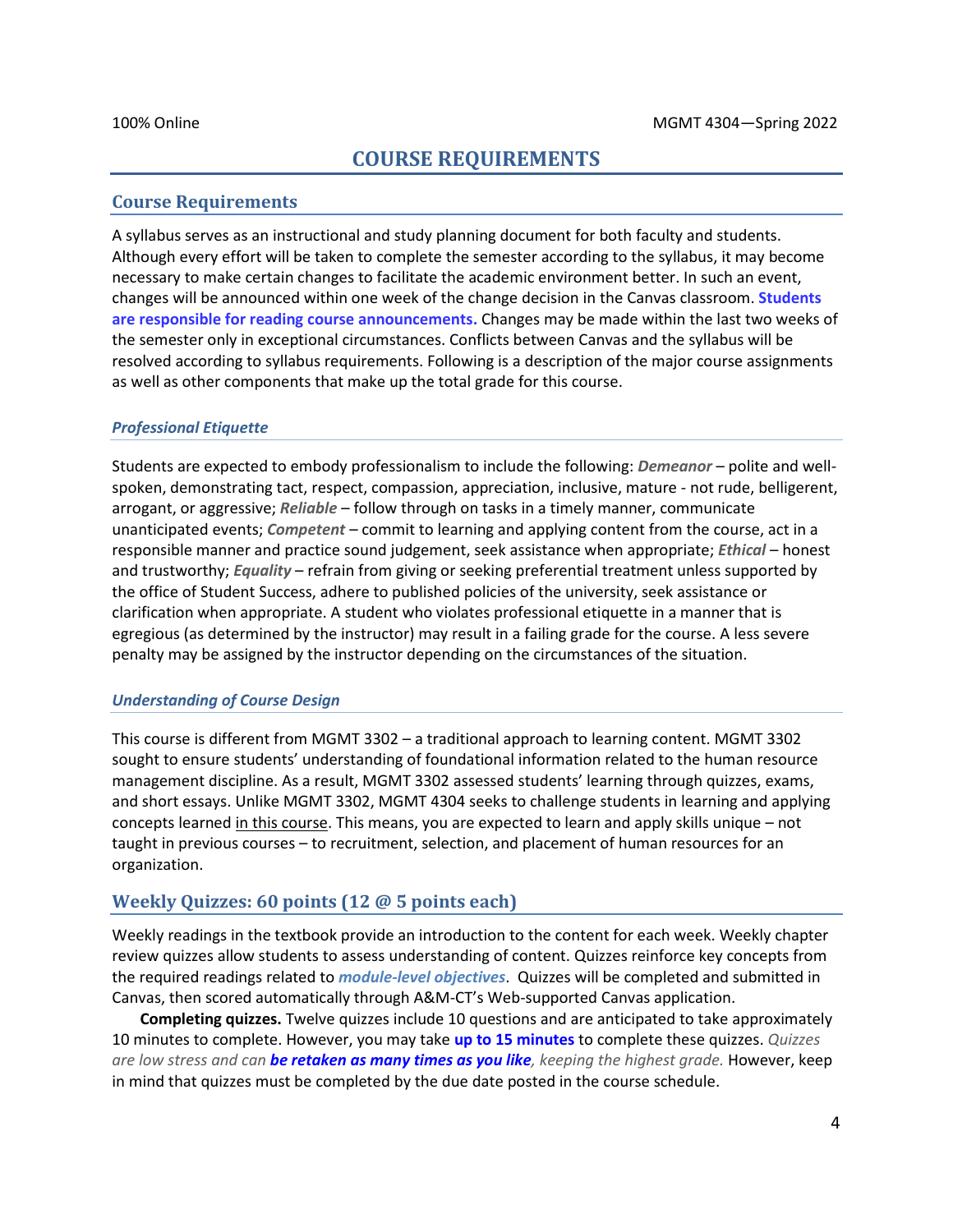#### **Worksheets: 125 points (17 @ various points)**

Weekly videos and written lessons provide additional instruction and focus on key concepts from the textbook or expand on concepts needed to understand concepts related to *module and weekly learning objectives* and other course requirements. You can open videos on a different webpage and complete the worksheet while watching related videos. Worksheets include both multiple choice and essay questions. There is **no time limit** for completing the worksheet. All questions on the worksheet are available at one time; however, worksheets **can only be attempted one time**. Multiple choice questions are graded automatically, and essay questions are graded by the instructor.

#### **Discussions: 85 points (3 @ 25 points, 2 @ 5 points)**

Discussions require a higher level of student engagement in key concepts each week. Discussions are open for the duration of the module with a new question or task required each week, *related to module or weekly objectives*, for three weeks with student contributions wrapped up the fourth week. Module discussion content is related to student's skill development and application of the content in assignments. Smaller discussions include the introduction of students the first week and the course wrap up the last week.

**Initial response expectations.** Students are required to post one initial response by Sunday the week an initial post is due. There are typically three initial posts due on Sunday over a three-week period, with the fourth week requiring follow up responses. **Be sure to complete weekly requirements through the Modules link on the left menu of the canvas classroom to avoid missing posting deadlines.** Discussions open when the module opens and close the week the module ends. Keep in mind, discussions are student-to-student discussions that require other students to "discuss with." Therefore, postings will be accepted for course credit after the discussion closes. Initial responses can be posted late but not after the closing date. Please note the discussion closing date in the course schedule. All closing dates are on Sunday.

**Submitting your responses.** To submit an initial post, click on the link provided in the module. This link will take you to the discussion board. Keep in mind that **there are multiple due dates for modulelong discussions. Provide a separate response for each topic - do not group them into one response.**  Please note: Professional etiquette is required at all times.

**Follow-up response expectations.** Module-long discussions require you to provide at least 2 followup responses. When responding to students in discussions, be sure that your responses contribute to the discussion in a meaningful way. While responses to classmates can take a conversational but professional tone, the comment should go beyond the summary of "I agree." Students whose posts are insufficient in quality or quantity, or late will receive point deductions. Students whose post includes poor writing quality will receive point deductions. Remember, attention to strong written communication skills is related to LO 1.

#### *Grading Criteria: Discussions*

- Initial Responses: 15 points (5 points) for each initial response to required topics. Overall, initial responses were complete, demonstrated understanding and comprehension of concepts. Answers were thorough and demonstrated an understanding of the assigned material or key components.
- Responses to Classmates: 10 points Discussions 2, 3, and 4. Actively participated in the discussion met the minimum required responses to classmates in quantity and quality. Minimum responses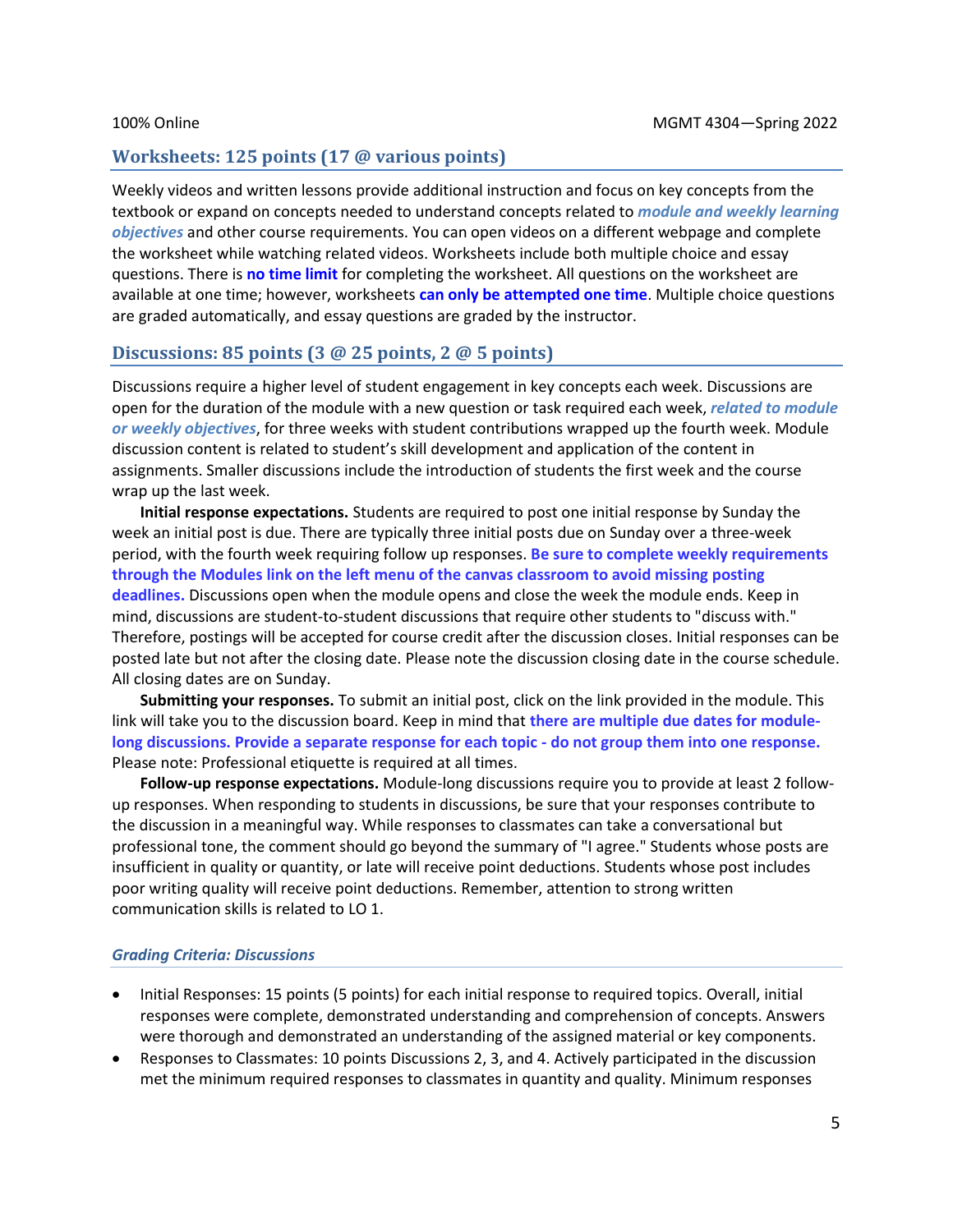should add to the conversation beyond "good point" or "I agree." Responses are intended to be conversational, but well written and add value.

• Timeliness and Professional Writing Style not met: -2.5 points per initial post that is late or does not meet expectations for writing quality including good sentence structure, spelling, and effective word choice.

#### **Exams: 350 points (3 @ 100, 100, 150 points respectively)**

There will be three objective exams administered during the semester, which assess knowledge and understanding of module-level objectives. Exam 1 supports *course learning outcomes 1-4*, exam 2 supports *course learning outcomes 5-8*, and exam 3 supports *course learning outcomes 1-10*. Similar to quizzes, exams will be completed and submitted by the due date posted in the course schedule.

**Completing exams.** Exams 1 and 2 include 40 multiple choice questions, which assesses content from the required textbook. **Exam 3 is a comprehensive final exam** and includes 60 multiple choice questions, which assesses content from the required textbook.

Exams are open book exams; however, if you do not study and choose to look up all of the answers during the exam, you will not have sufficient time to complete the exam. You may only take the exam one time. Questions will be scored automatically through A&M-CT's Web-supported Canvas application. Exams 1 and 2 are anticipated to take approximately 40 minutes each, and they must be completed in **one 55-minute sitting** by the due date posted in the course schedule. Exam 3 is anticipated to take approximately 60 minutes and must be completed in **one 80-minute sitting** by the due date posted in the course schedule. Opportunities to complete exams late will only be provided with written documentation of an unavoidable or unforeseeable event. Exams represent the independent work of students; teamwork will not be permitted on exams. Further: any exam not made up as approved and arranged by the professor will receive a zero.

All exams open on Saturday 12:30 am before the scheduled week, and close on their due date at 11:59 p.m. CST. Exams can only be taken one time.

#### **Assignments: 380 points (4 @ 100, 100, 45, 135 respectively)**

Assignments in this course are qualitative assessments of course learning objectives and focus on marketable skill development. Assignments are designed to help you practice applying course concepts to demonstrate mastery of course objectives.

**Assignments 1, 2, 3, and 4 may be turned in up to three days late with a 10% late penalty.** Assignments are not accepted after three days late without written documentation of an unavoidable or unforeseeable event, and the decision to accept an assignment late is at the sole discretion of the instructor. For more information about the policy regarding late work, please review Late Assignments under the Instructor's Policies. Please note that assignments represent the independent work of students; and any assignment not made up as approved and arranged by the professor will receive a zero.

Students whose assignment includes academic integrity violations, such as but not limited to plagiarism, will receive a 0 on the assignment and possible referral to Student Affairs. However, "I reserve the right to reduce the penalty if I believe the academic integrity issue was unintentional or very minor in impact. Please review the policies regarding Academic Integrity an[d Plagiarism](#page-26-0)" (Dr. Rebecca). If you are unfamiliar with APA, I encourage you to purchase your own copy of the Publication Manual of the American Psychological Association (APA, 7th ed.). Keep in mind; you are required to use the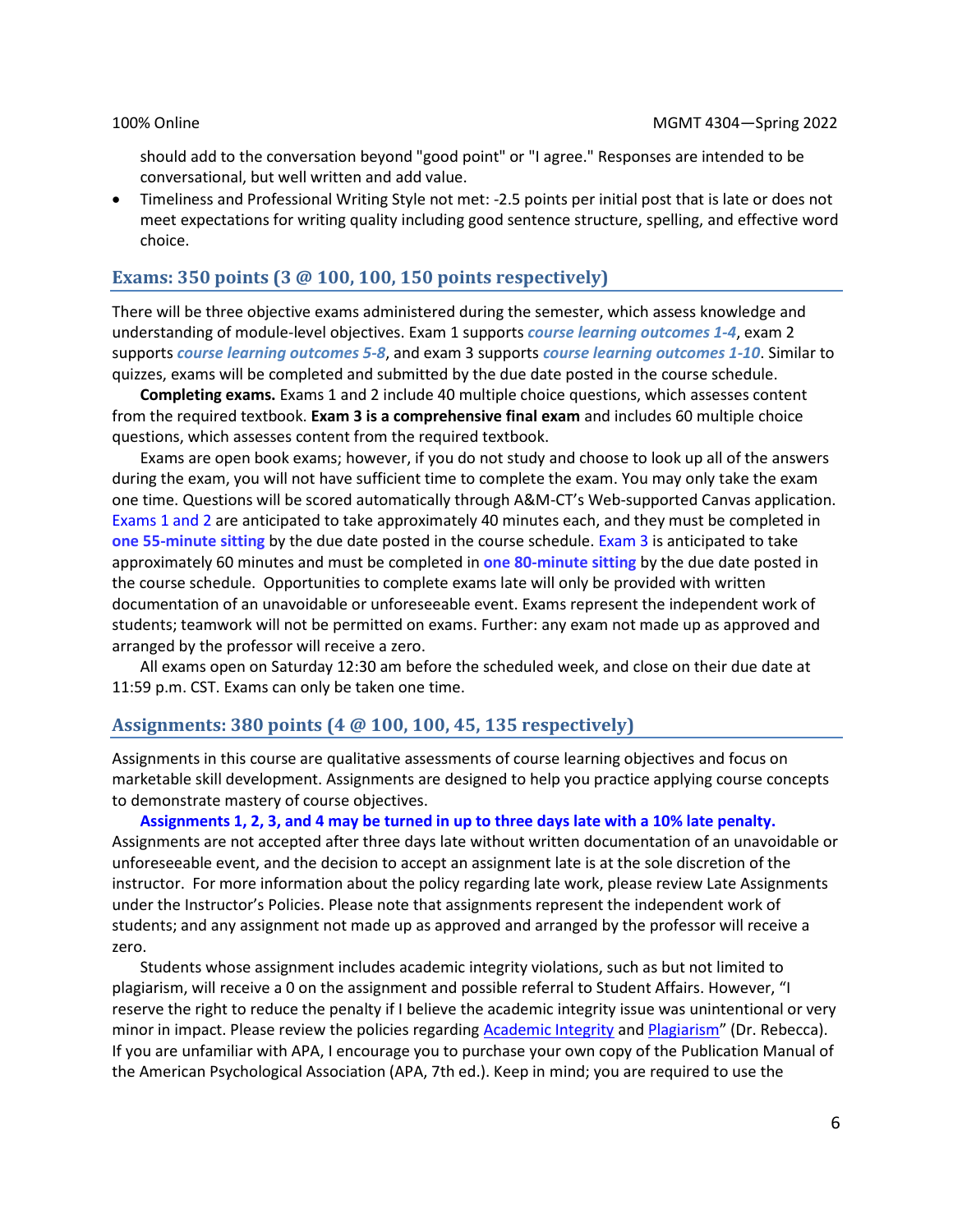American Psychological Association (APA) formatting for written assignment formatting, layout, citations, and references as part of your MGMT4304 assignments.

- Assignments include the following:
- 1. Research Paper (Recent Trends, Hiring a Qualified Workforce, Formal Writing Skills)
- 2. Realistic Job Preview Presentation (PPT Skills, Job Fit, Recruiting the Right Talent, Recruiting strategy)
- 3. Resume Review (Job Sites, KSAOs, Minimum Requirements for Job fit, Employability)
- 4. Interview Assessment Evaluation Report (Score key, Rubric, Mock Interview, ADA & EEO Compliance)

### *Assignment 1: Research Paper Description and Grading Criteria*

Trends in Workforce Planning and Talent Management: According the SHRM, one of the top trends in human resources management is designing the employee experiences to meet organizational goals. Therefore, the purpose of this research paper is to investigate, **how do organizations create and use employee experiences to attract and retain talent?** This research paper is worth 100 points and supports *learning outcomes 1 and 11*, and it *reinforces learning outcome 12*.

Completing the assignment. The research paper is an **article review** that includes a title page, NO abstract, the paper's body of 2.5-3 pages, and a reference page. This article review requires 2 peerreviewed journal articles from the TAMUCT library not more than 3 years old and 2 brief articles from reputable sources such as a government publication or website, the Society for Human Resource Management, the Association for Talent Development, or an academic conference paper, again less than 2 years old. A reputable source is NOT a blog post, a sales or consulting website, or other sources that do not print retractions and are not vetted by the readership. This paper requires **a minimum of 4 sources**. Within the body of the paper, provide a citation, a brief summary of the important points in the paper that are related to the topic. The summary should be written in paragraph form with NO bullet points. The conclusion to the paper should be one to two paragraphs discussing what you learned about the topic. **Be sure to paraphrase only, no direct quotes.** Properly cite and reference in APA all sources of information. Utilize APA writing style and layout. Sources not correctly referenced AND cited in the paper will not be counted. References lacking complete content to demonstrate the source is a peerreviewed journal or a reputable source will not be counted. I will check for citations. I will also spot check the dates. Changing dates is an ethics violation under professional conduct.

- Do use APA 7th edition
- Do include a title page
- Do include the running head and page numbers
- Do include 1-inch margins
- Do NOT include an abstract
- Do not exceed the page limit of 2.5-3 pages for the body of the paper
- Do include a reference page
- Do use Times New Roman, 12-point, black font
- Do double space all content, do not add extra double spaces, use 0 points before and after
- Do use properly formatted subheadings
- Do use the page break function so the content does not break in the wrong place
- Do correctly cite the reference using APA 7th ed
- Do correctly and completely reference the source using APA 7th ed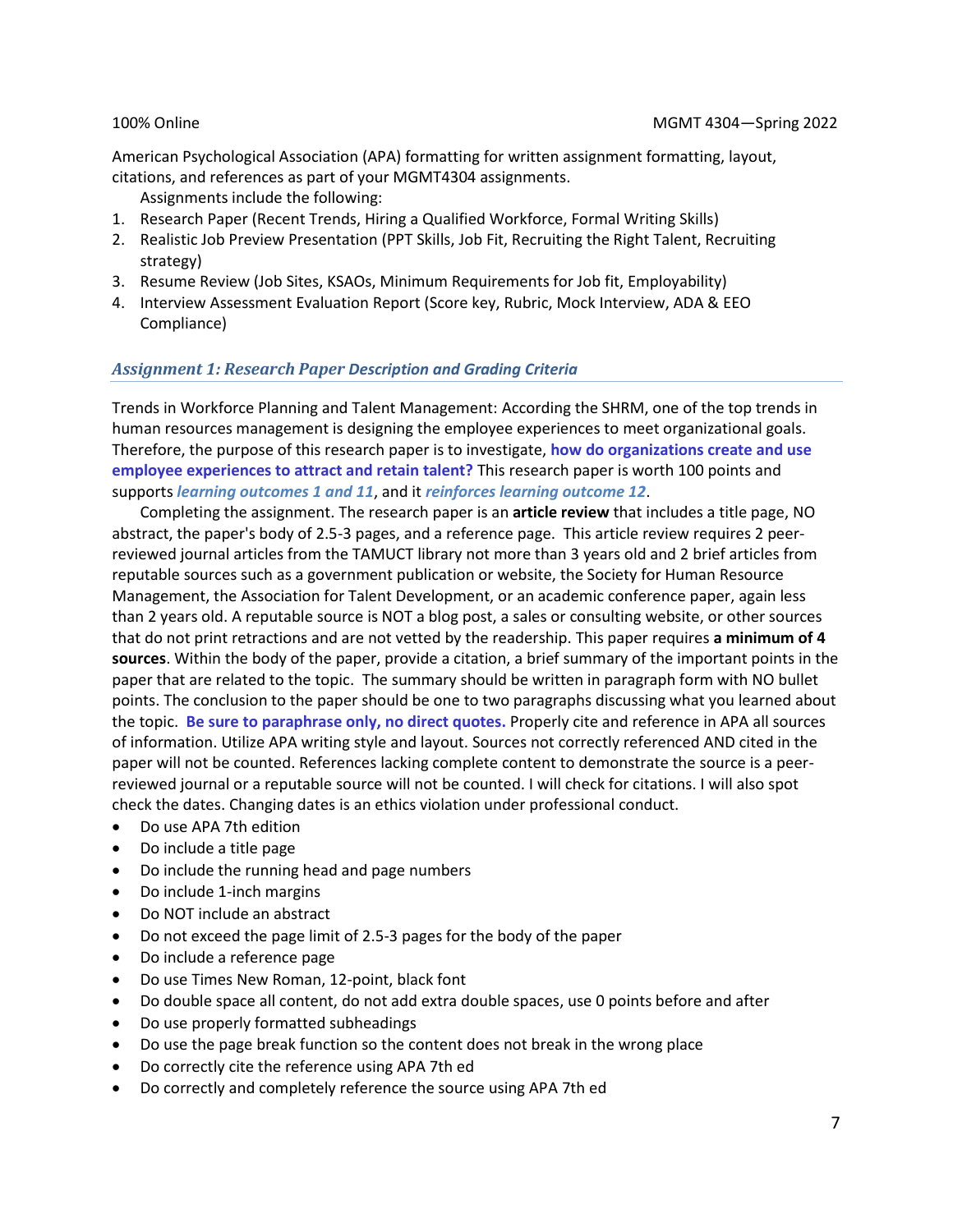- Do not use direct quotes, therefore citations do not have page numbers
- Do use formal language
- Do edit your writing, do not use contractions, do not use first person, do not include your personal opinion or experiences
- Do use outside assistance to edit, if needed, such as the writing center or a program such as Grammarly
- Do make sure each summary is clearly related to the REQUIRED topic
- Do use 2 peer-reviewed journal articles less than 3 years old
- Do use 2 other timely reputable sources less than 2 years old

**Submitting your assignment.** Your assignment should be uploaded as an MS Word document by midnight of the due date. You will need MS Word to complete this assignment. To submit the assignment, go to the left menu under Assignments, then select Assignment 1.

Be sure to check your SimCheck similarity report and ensure it is less than a 15% match.

| Expectations                 | <b>Meets</b><br>(100%)                                                                                                                                                                                                                                              | <b>Meets Most</b><br>(66%)                                                                                                                                                                                                                             | Meets Some<br>(33%)                                                                                                                                                                                      | Does Not Meet<br>(0%)                                                                                                                                                                                                                        | Points |
|------------------------------|---------------------------------------------------------------------------------------------------------------------------------------------------------------------------------------------------------------------------------------------------------------------|--------------------------------------------------------------------------------------------------------------------------------------------------------------------------------------------------------------------------------------------------------|----------------------------------------------------------------------------------------------------------------------------------------------------------------------------------------------------------|----------------------------------------------------------------------------------------------------------------------------------------------------------------------------------------------------------------------------------------------|--------|
| APA/Reference<br>Requirement | Met references<br>requirement<br>described in<br>description.<br><b>Followed APA</b><br>paper layout<br>and formatting<br>rules with very<br>few errors.                                                                                                            | References (3 of<br>$4)$ . APA<br>formatting rules<br>were followed<br>for the most<br>part - minimal<br>errors.                                                                                                                                       | References (2)<br>of 4). APA<br>formatting<br>rules were or<br>were not<br>followed.<br>Many errors.                                                                                                     | References (1-<br>$O$ ). APA<br>formatting<br>rules were not<br>adequately<br>followed. Any<br>citations show<br>errors, or some<br>citations were<br>missing all<br>together.                                                               | 10     |
| Content/Writing              | *Range* Meets<br>(75 to >62 pts)<br>and Meets-Most<br>(62 to >49.5 pts)<br>(see Canvas<br>rubric)<br>The paper<br>demonstrated<br>depth of<br>understanding<br>through<br>appropriate<br>content that was<br>well-developed,<br>well-written in<br>formal language, | $*$ Range $*$ (49.5 to<br>$>24.75$ pts)<br>*Highest level<br>rating for<br>papers with 3<br>of 4 required<br>sources, did<br>not meet page<br>requirement,<br>or selected an<br>inappropriate<br>topic.* the<br>paper<br>demonstrated<br>understanding | <i>*</i> Range*<br>(24.75 to<br>$>0$ pts)<br>*Highest<br>level rating<br>for papers<br>with 2 of 4<br>required<br>sources, did<br>not meet<br>page<br>requirement,<br>or selected<br>an<br>inappropriate | *Highest level<br>rating for<br>papers with 0<br>of 4 required<br>sources <sup>*</sup><br>Poor writing<br>quality.<br>Student needs<br>to make an<br>appointment<br>with the<br>writing center<br>to work on<br>improving<br>writing issues. | 75     |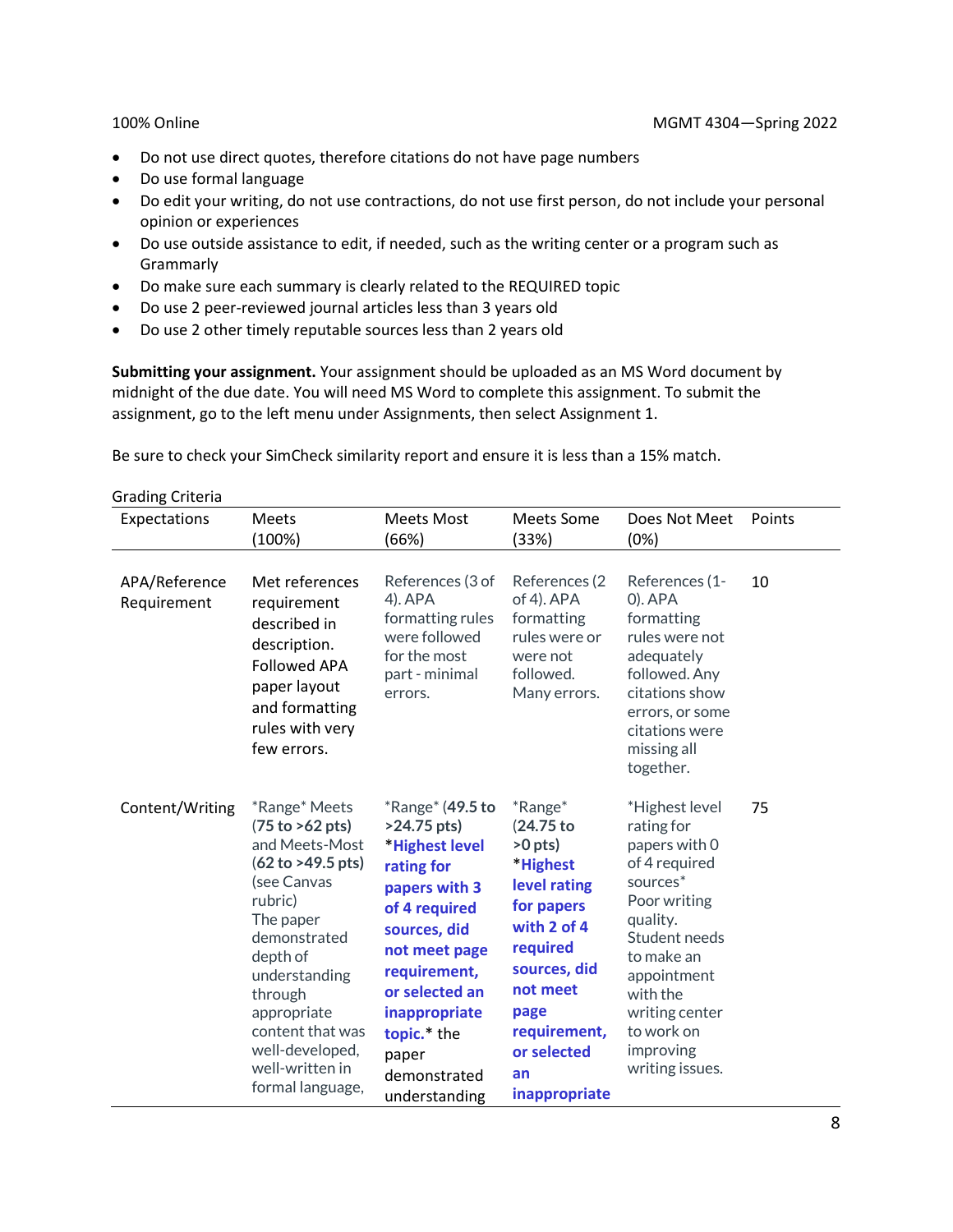|                   | organized, and<br>provided a<br>conclusion<br>demonstrating<br>appropriate<br>reflection of the<br>content and<br>topic.                                                                                 | through course-<br>related content<br>that was<br>developed and<br>organized-may<br>be sufficiently<br>reflective.<br>Mostly well-<br>written-some<br>use of informal<br>language. The<br>paper had a<br>strong / decent<br>writing style<br>and sense of<br>direction and<br>some<br>grammatical<br>errors, but not<br>excessive. | topic. <sup>*</sup> The<br>paper had a<br>decent / limit<br>writing style<br>and sense of<br>direction<br>and/or writing<br>quality made<br>it difficult to<br>read.                  |                                                                                            |    |
|-------------------|----------------------------------------------------------------------------------------------------------------------------------------------------------------------------------------------------------|------------------------------------------------------------------------------------------------------------------------------------------------------------------------------------------------------------------------------------------------------------------------------------------------------------------------------------|---------------------------------------------------------------------------------------------------------------------------------------------------------------------------------------|--------------------------------------------------------------------------------------------|----|
| Trend/Purpose     | The topic/focus<br>reflects the<br>required trend<br>for this paper.<br>The topic and<br>purpose were<br>clearly stated<br>and guided the<br>selection of<br>content and<br>development of<br>the paper. | The topic/focus<br>reflects the<br>required trend<br>for this paper.<br>The topic and<br>purpose were<br>clearly stated;<br>however, not all<br>of the contents<br>supported the<br>main topic and<br>purpose.                                                                                                                     | The topic and<br>purpose were<br>clearly stated;<br>however,<br>$contents -$<br>supporting<br>topic of the<br>paper did not<br>appear to<br>support the<br>main topic<br>and purpose. | No clear or<br>appropriate<br>topic was<br>present in the<br>paper.                        | 10 |
| <b>Directions</b> | Student<br>followed<br>directions,<br>uploaded the<br>paper to<br>submission link,<br>submitted on<br>time. The<br>overall paper                                                                         | Student<br>followed most<br>directions,<br>submitted on<br>time.                                                                                                                                                                                                                                                                   |                                                                                                                                                                                       | Submission<br>was late or did<br>not sufficiently<br>follow<br>directions. (-10<br>points) | 5  |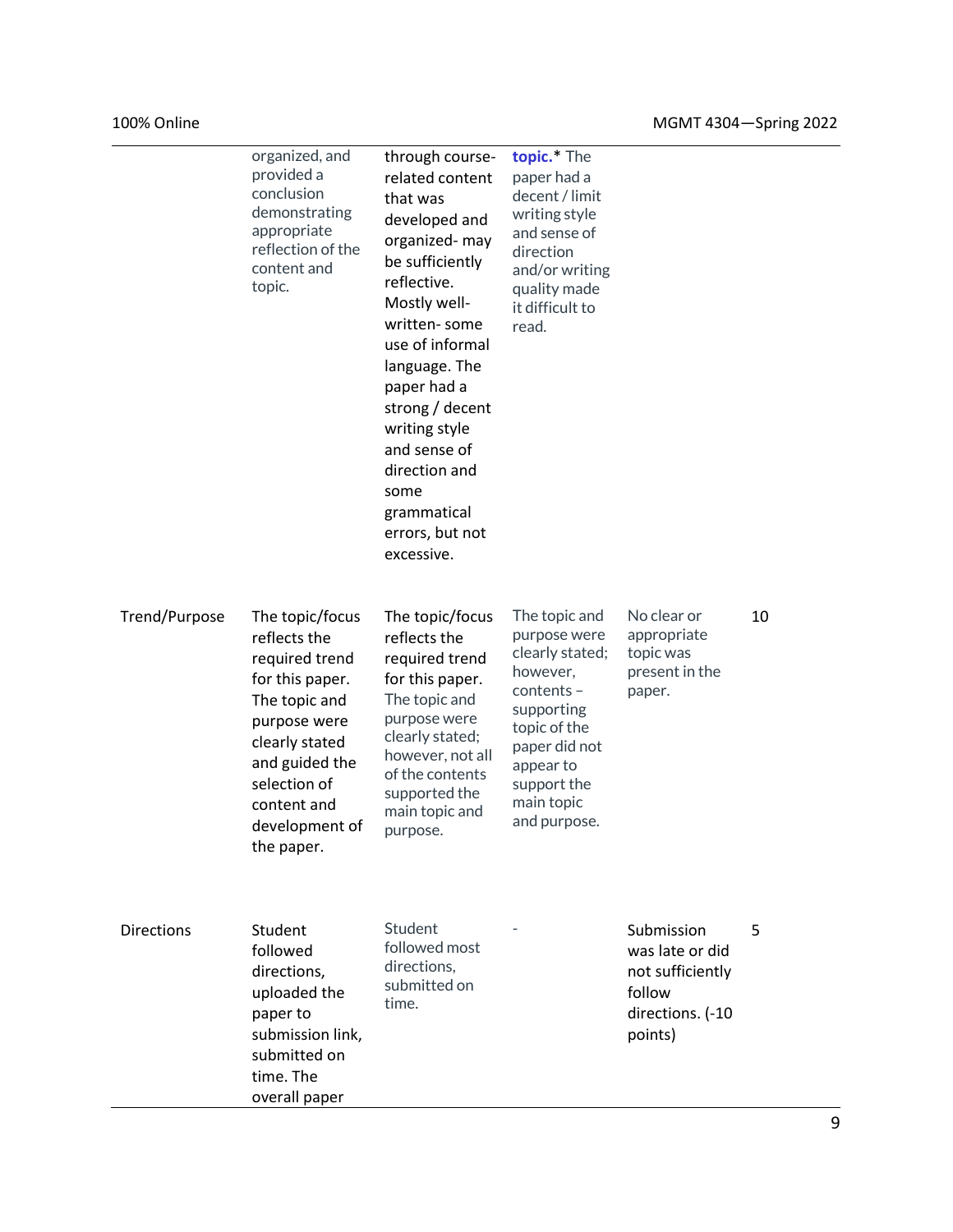followed directions for page length, number and type of sources, and student's paper *and conduct* demonstrated professionalism.

### Total Points 100

# *Assignment 2: CPD Resume Review: Description and Grading Criteria*

Complete a resume review with Career and Professional Development. A resume template is provided in the course resources and is required for this assignment. Students should plan ahead and make an appointment with CPD. Failure to plan ahead in order to obtain an appointment in a timely manner will result in a 0 for the assignment. Upload your resume and evidence of completing the resume review appointment with CPD. This assignment assesses *learning outcomes 1, 8 and 9* and it *reinforces learning outcome 12*.

Upload your resume and evidence of completing the resume review appointment with CPD.

- Using the course resume template, complete your resume **using content learned in the course** about KSAOs and related job requirements from your selected job from precious discussions. (MS Word Upload to assignment link)
- Make an appointment with Career and Professional Development to be completed before Friday of week 8. (Evidence of completion uploaded to assignment link)
- Make brief notes about what you learned and how you will improve your resume or need to seek additional skill development. (Summary as a text entry upon submission)

**Submitting your assignment.** Your resume should be uploaded as an MS Word document by midnight of the due date. Include evidence of completing the resume review with CPD, i.e., screenshot of completed appointment. As a text entry, provide a brief summary (1 paragraph) of your outcomes i.e., what did you learn. You will need MS Word to complete this assignment. You will need to make and attend an inperson or online appointment. To submit the assignment, go to the left menu under Assignments, then select Assignment 2.

#### Grading Criteria

| Expectations | <b>Meets</b><br>(100%) | Meets Most<br>(66%)                    | Meets Some<br>(33%)              | Does Not Meet<br>(0%)                     | <b>Points</b> |
|--------------|------------------------|----------------------------------------|----------------------------------|-------------------------------------------|---------------|
| Resume       | Used the<br>resume     | The resume<br>used the<br>template but | The resume<br>was<br>incomplete, | The resume<br>temple was not<br>used. The | 20            |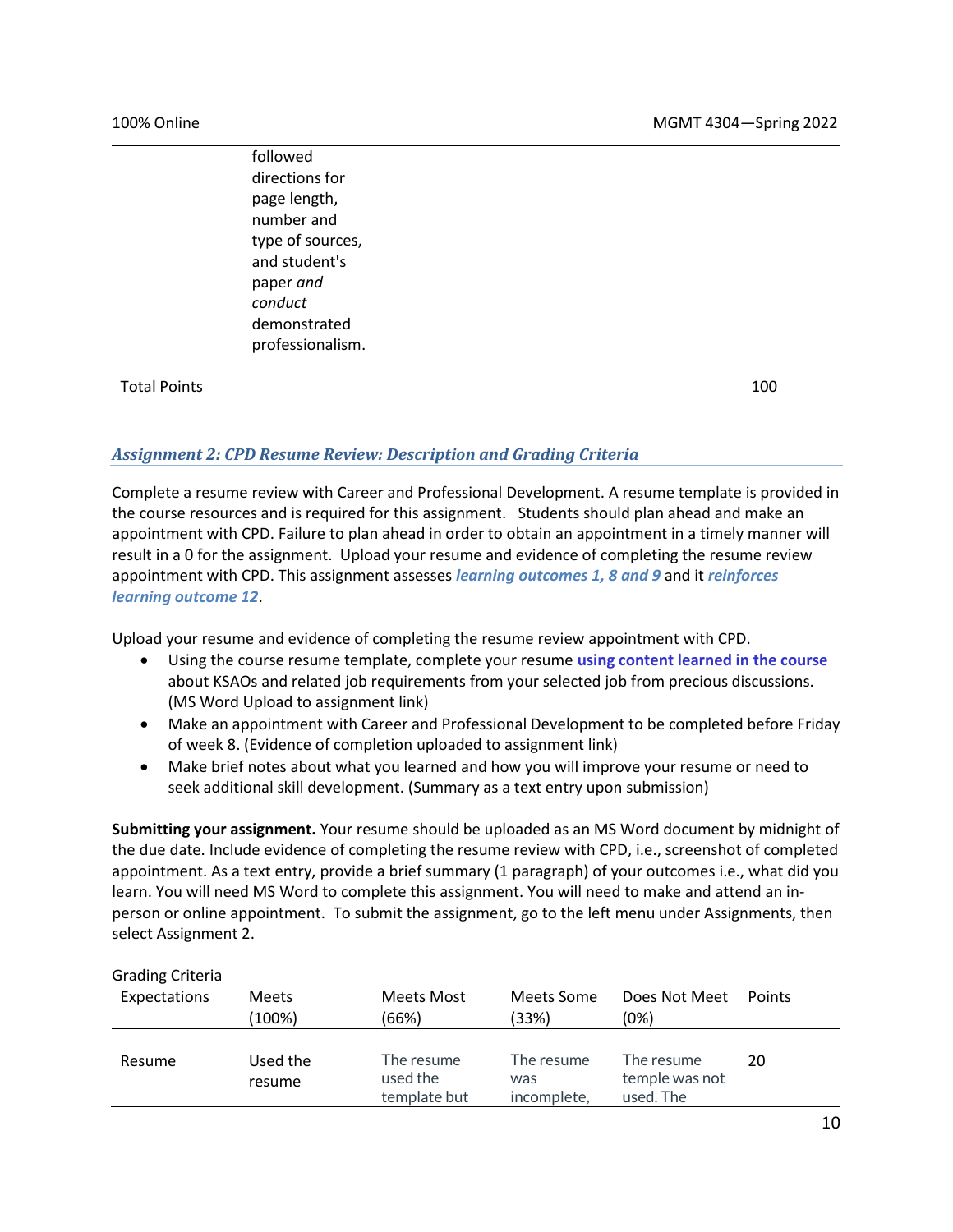|                             | template.<br>Resume<br>reflected<br>thoughtful<br>completion and<br>use of content<br>in the course.                                                                | needed some<br>improvement in<br>content or<br>attention to<br>detail.                                                                                   | lacked<br>attention to<br>detail,<br>needed<br>substantial<br>improvement.                                                                                              | resume is of<br>poor quality.<br>The resume<br>was not<br>uploaded.                                                                                                                   |    |
|-----------------------------|---------------------------------------------------------------------------------------------------------------------------------------------------------------------|----------------------------------------------------------------------------------------------------------------------------------------------------------|-------------------------------------------------------------------------------------------------------------------------------------------------------------------------|---------------------------------------------------------------------------------------------------------------------------------------------------------------------------------------|----|
| <b>CPD Resume</b><br>Review | The resume<br>template was<br>used. The<br>appointment<br>was made and<br>attended in a<br>timely manner.<br>Student<br>provides a brief<br>summary of<br>outcomes. | The resume<br>template was<br>used. The<br>appointment<br>was made and<br>attended. The<br>student did not<br>provide a brief<br>summary of<br>outcomes. | The resume<br>template was<br>not used but<br>the student<br>made and<br>attended an<br>appointment<br>with CPD for<br>a resume<br>review in an<br>alternate<br>format. | The student<br>did not make<br>an<br>appointment<br>or attend an<br>appointment<br>within the<br>stated time<br>range.<br>Insufficient<br>evidence was<br>provided by<br>the student. | 25 |
| <b>Total Points</b>         |                                                                                                                                                                     |                                                                                                                                                          |                                                                                                                                                                         |                                                                                                                                                                                       | 45 |

#### *Assignment 3: Realistic Job Preview Presentation: Description and Grading Criteria*

For this assignment, the student will demonstrate advanced MS Power Point skills with video in developing a realistic job preview related to job fit, recruiting the right talent, and supporting a recruiting strategy. This assignment assesses *learning outcomes 5 and 8*, and it *reinforces learning outcomes 2, 3, and 12*. The selected organization and information needed to complete this assignment is located in the assignment link in the Canvas classroom. Go to the canvas classroom, on the left menu select Assignments, then click on Assignment 2.

You are the HR Coordinator for XYZ company, and you have been asked by the HR manager to create a realistic job preview for a difficult to fill position utilizing an open-continuous recruiting strategy. This organization is committed to Equal Employment Opportunity and hiring veterans. The realistic job preview will be used on social media, on the organization's website, and linked to prominent job boards. Your goals include (1) increasing organization fit, (2) increasing applicant self-selection for job fit; (3) reducing turnover due to undesirable job qualities, while also (4) creating enthusiasm about the purpose of the organization.

**All items needed to support this assignment are located in the assignment 2 link in the canvas classroom.**

• The organization's website includes a video about the organization as well as the mission, vision, values, and purpose of the organization. This information will be used to assess organization fit.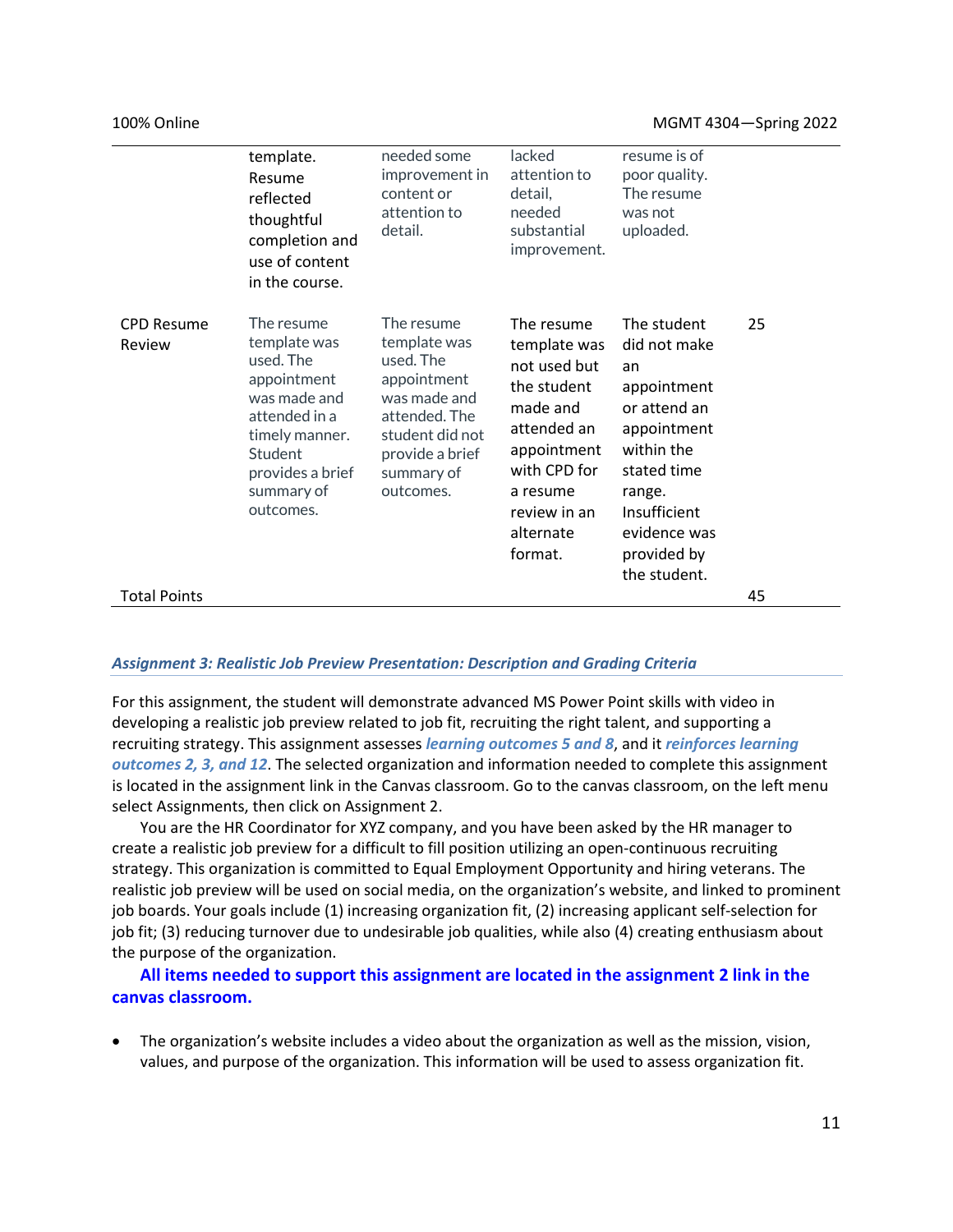- A summary is provided of employee and former employee comments about the job and the organization. This information will be used to identify the undesirable aspects of the job as well as the most values aspects of employment.
- A job announcement is provided to identify minimum person specifications (KSAOs) for job fit.

The HR Manager would like for you to create a storyboard for a realistic job preview using MS Power Point. In the Power Point, identify which elements will be included in the realistic job preview (on the slide) and why (in the notes). You need to address how the presentation will meet each of the four stated goals. In this presentation, you will need to embed a video introduction to the organization. **The Power Point Presentation should include the title slide, one slide per goal, the embedded video, and concluding slide (6-7 slides total).** 

**Submitting your assignment.** Your assignment should be uploaded as an MS PPT document by midnight of the due date. You will need MS PPT to complete this assignment. To submit the assignment, go to the left menu under Assignments, then select Assignment 2.

| <b>Grading Criteria</b>                                                        |                                                                             |                                                                                       |                                                                                                         |                                                                                                     |        |
|--------------------------------------------------------------------------------|-----------------------------------------------------------------------------|---------------------------------------------------------------------------------------|---------------------------------------------------------------------------------------------------------|-----------------------------------------------------------------------------------------------------|--------|
| Expectations                                                                   | <b>Meets</b><br>(100%)                                                      | <b>Meets Most</b><br>(66%)                                                            | Meets Some<br>(33%)                                                                                     | Does Not Meet<br>(0%)                                                                               | Points |
| Goal 1 Increase<br><b>Organization Fit</b>                                     | The identified<br>elements and<br>explanation of<br>why were<br>appropriate | The identified<br>elements and<br>explanation of<br>why needed<br>some<br>improvement | The<br>identified<br>elements and<br>explanation<br>of why<br>needed some<br>substantial<br>improvement | The identified<br>elements and<br>explanation of<br>why were<br>incorrect or<br>mostly<br>incorrect | 25     |
| Goal 2 Increase<br>self-selection<br>for job fit                               | The identified<br>elements and<br>explanation of<br>why were<br>appropriate | The identified<br>elements and<br>explanation of<br>why needed<br>some<br>improvement | The<br>identified<br>elements and<br>explanation<br>of why<br>needed some<br>substantial<br>improvement | The identified<br>elements and<br>explanation of<br>why were<br>incorrect or<br>mostly<br>incorrect | 25     |
| Goal 3 Reduce<br><b>Turnover Due</b><br>to Undesirable<br><b>Job Qualities</b> | The identified<br>elements and<br>explanation of<br>why were<br>appropriate | The identified<br>elements and<br>explanation of<br>why needed<br>some<br>improvement | The<br>identified<br>elements and<br>explanation<br>of why<br>needed some                               | The identified<br>elements and<br>explanation of<br>why were<br>incorrect or                        | 25     |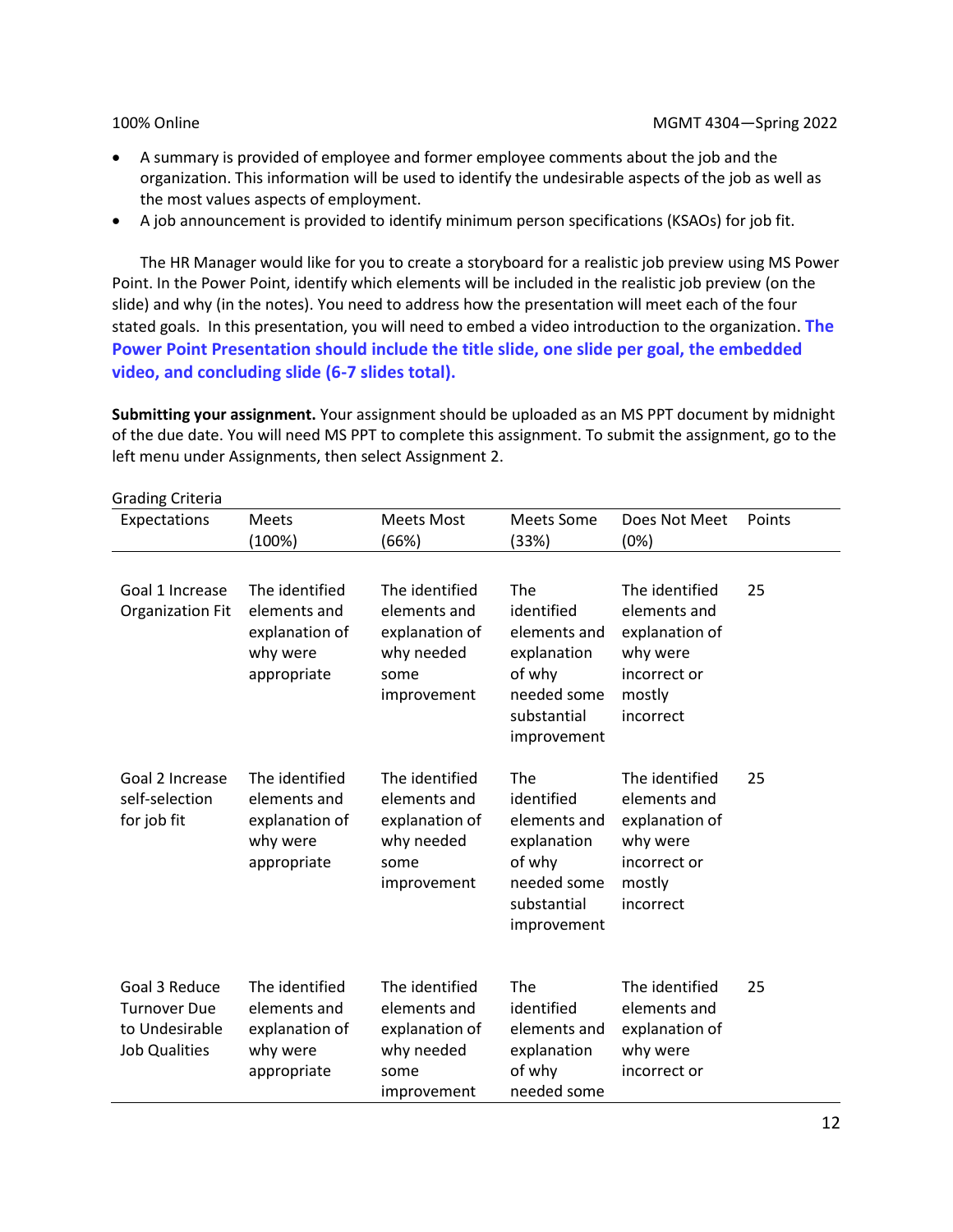|                                                                            |                                                                                                                                                                        |                                                                                           | substantial<br>improvement                                                                              | mostly<br>incorrect                                                                                 |     |
|----------------------------------------------------------------------------|------------------------------------------------------------------------------------------------------------------------------------------------------------------------|-------------------------------------------------------------------------------------------|---------------------------------------------------------------------------------------------------------|-----------------------------------------------------------------------------------------------------|-----|
| Goal 4 Create<br>Enthusiasm<br>about the<br>Purpose of the<br>Organization | The identified<br>elements and<br>explanation of<br>why were<br>appropriate                                                                                            | The identified<br>elements and<br>explanation of<br>why needed<br>some<br>improvement     | The<br>identified<br>elements and<br>explanation<br>of why<br>needed some<br>substantial<br>improvement | The identified<br>elements and<br>explanation of<br>why were<br>incorrect or<br>mostly<br>incorrect | 25  |
| <b>MS Power Point</b>                                                      | A professional,<br>appropriate<br>power point<br>design was<br>provided with<br>notes and used<br>best practices. A<br>video was<br>embedded in<br>the<br>presentation | <b>Power Point</b><br>design<br>adherence<br>needed some<br>improvement<br>$(-10$ points) | <b>MS Power</b><br>Point or<br>video was<br>not adequate<br>$(-20$ points)                              | <b>MS Power</b><br>Point was not<br>used, or no<br>video was<br>provided (-40<br>points)            | 0   |
| <b>Total Points</b>                                                        |                                                                                                                                                                        |                                                                                           |                                                                                                         |                                                                                                     | 100 |

### *Assignment 4: Interview Assessment Evaluation Report: Description and Grading Criteria*

For this assignment, students will develop an interview protocol and score key-rubric, conduct a mock interview, and access the process for improvement as well as ADA & EEO compliance. This assignment assesses *learning outcomes 2 and 9*, and it reinforces *learning outcomes 1, 7, and 12*. You are the HR Coordinator for XYZ company, and you have been asked by the HR manager to create an interview protocol and score key to be used by multiple interviewers in assessing job candidates. The three items the HR manager would like assessed in the interview protocol for all job applicants includes the following:

- Accountability-organizational fit as being accountable to others for our actions and the impact these actions have on others,
- Collaborative-work group fit as being collaborative and actively seeking opportunities to collaborate with and assist teammates, and
- Life-ling learner-job fit as being knowledgeable of changes in the profession.

Step 1. The HR Manager would like for you to create an interview protocol and score key for each of the three items using the format located in the Canvas Course Resources. Ensure that the interview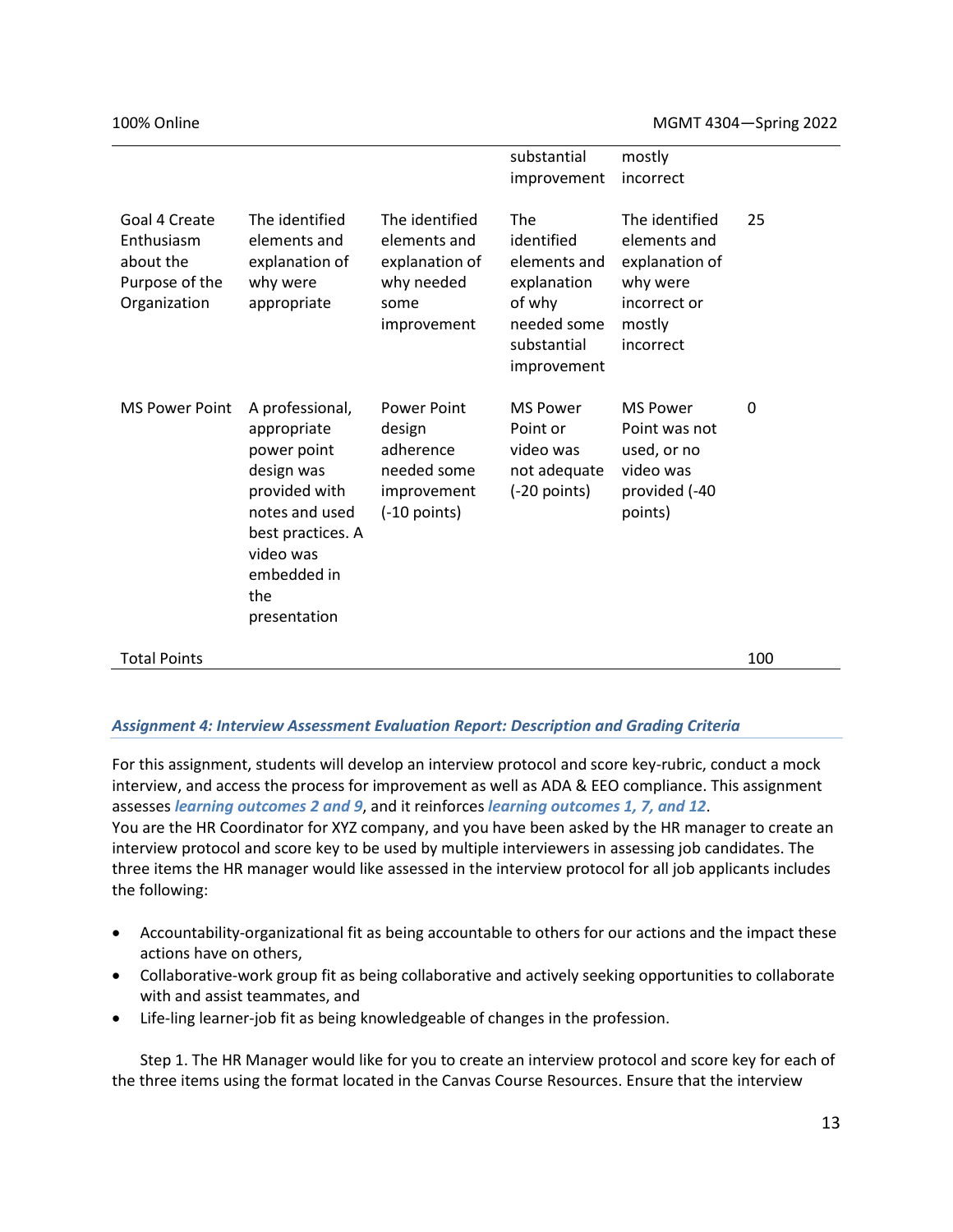questions conform to the following requirements (1) is an open-ended question, (2) is not a leading question, and (3) is not a negative question. Develop a score key for each question with three to four levels and describe the response at each level.

Step 2. Test the interview protocol and score key in a mock interview with a test subject. The test subject can be with a family member, another student, or colleague. Record the interview.

Step 3. After completing the mock interview, consider the answers provided by the test subject and how the interview protocol and score key could be improved.

Step 3A. Interview protocol - Did the test subject understand the question and the information you were seeking? Did the test subject need clarification to answer the question? Was the answer provided by the test subject the information you were seeking? How can the questions be improved to obtain the desired answer?

Step 3B. Score key – was the level of response clearly apparent in the description of the response criteria? Does the description of the criteria need to be more specific or less specific? Does the score key need another level to accurately assess the range of potential responses? Could another interviewer use the score key and obtain similar scored outcomes?

In an MS Word document, provide a copy of the interview protocol from step 1, the name and your relationship to the test subject as well as a recording of the interview from step 2, a reflection of how to improve the interview protocol and score key by responding to the questions posed in step 3 A and B. Be sure to label the steps in the document as step 1, 2, 3, 3A, and 3B.

**Submitting your assignment.** Your assignment should be uploaded as an MS Word document by midnight of the due date. You will need MS Word to complete this assignment. To submit the assignment, go to the left menu under Assignments, then select Assignment 4.

| <b>Grading Criteria</b>                              |                                                                                                                                 |                                                                         |                                                                                                  |                                                                                                                       |        |
|------------------------------------------------------|---------------------------------------------------------------------------------------------------------------------------------|-------------------------------------------------------------------------|--------------------------------------------------------------------------------------------------|-----------------------------------------------------------------------------------------------------------------------|--------|
| Expectations                                         | Meets<br>$(100 - 67%)$                                                                                                          | Meets Most<br>(66-34%)                                                  | Meets Some<br>(33-1%)                                                                            | Does Not Meet<br>(0%)                                                                                                 | Points |
| Step 1<br>The interview<br>protocol and<br>score key | One appropriate<br>question and<br>score key was<br>created for each<br>item (3 total)                                          | The interview<br>protocol or<br>score key<br>needed some<br>improvement | <b>The</b><br>interview<br>protocol or<br>score key<br>needed some<br>substantial<br>improvement | The interview<br>protocol or<br>score key was<br>incorrect,<br>mostly<br>incorrect, or<br>inadequate/<br>insufficient | 40     |
| Step 2<br>Mock Interview                             | The mock<br>interview was<br>conducted<br>(recorded) and<br>the required<br>information for<br>the test subject<br>was provided |                                                                         |                                                                                                  | Insufficient<br>information<br>was provided<br>to establish<br>that the mock<br>interview was<br>completed            | 40     |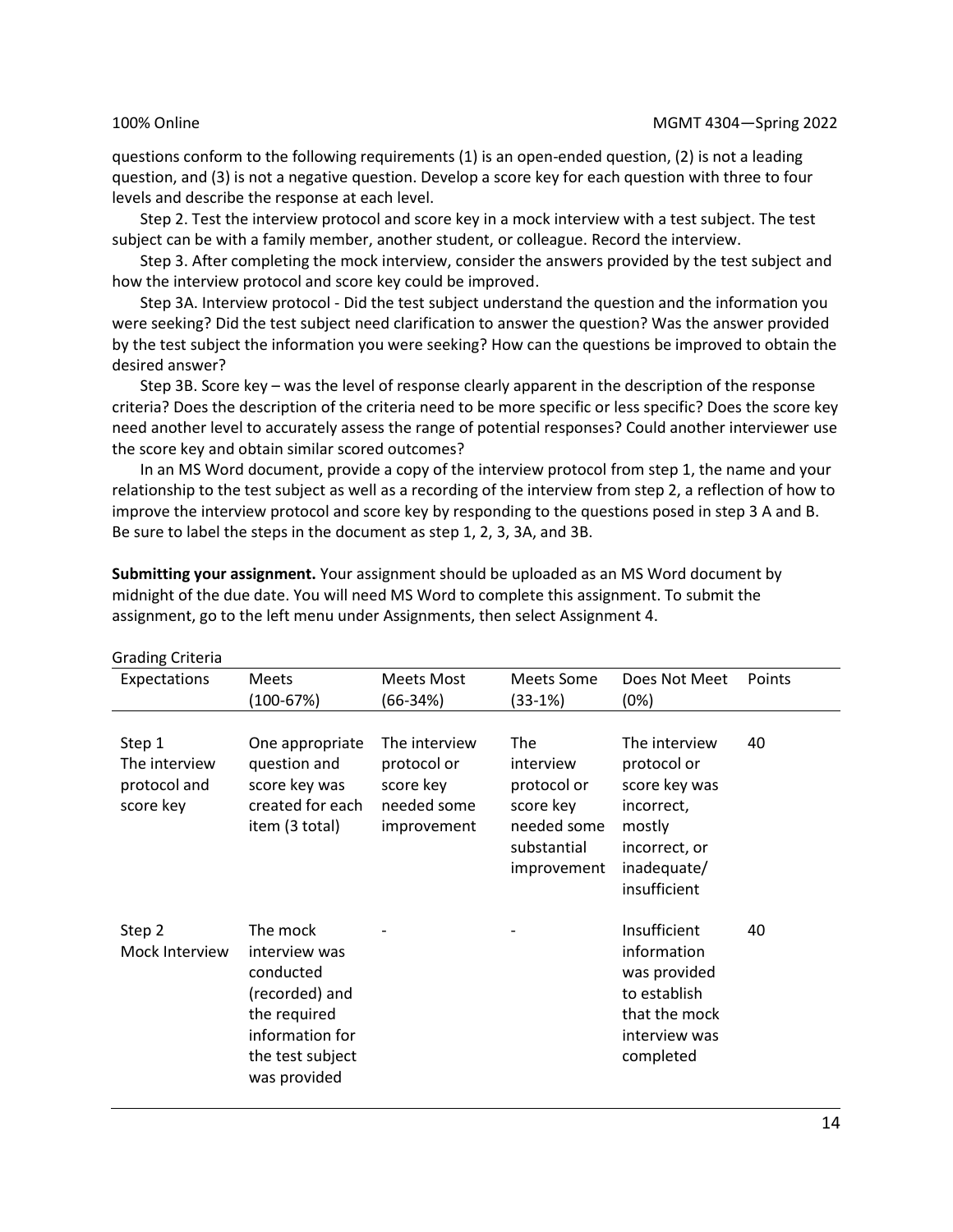| Step 3<br>Process<br>Improvement<br>A. Interview<br>Protocol<br>B. Score Key | An appropriate<br>and complete<br>critical<br>reflection was<br>provided about<br>areas for<br>improvement of<br>the interview<br>protocol and<br>score key                                                   | Some<br>improvement<br>was needed in<br>the critical<br>reflection | Substantial<br>improvement<br>was needed<br>in the critical<br>reflection | The critical<br>reflection was<br>incomplete,<br>insufficient, or<br>mostly<br>incorrect | 45  |
|------------------------------------------------------------------------------|---------------------------------------------------------------------------------------------------------------------------------------------------------------------------------------------------------------|--------------------------------------------------------------------|---------------------------------------------------------------------------|------------------------------------------------------------------------------------------|-----|
| MS Word doc                                                                  | The content is<br>well written,<br>uses unbiased,<br>neutral formal<br>language,<br>conveys the<br>required<br>information in<br>the requested<br>format and<br>labeled step 1,<br>step 2 step 3A,<br>Step 3B | The written<br>content needed<br>some<br>improvement               |                                                                           | The written<br>content was<br>not adequate                                               | 10  |
| <b>Total Points</b>                                                          |                                                                                                                                                                                                               |                                                                    |                                                                           |                                                                                          | 135 |

#### **Other Instructor Policies**

The instructor's policies can be found at the end of the syllabus under [Instructor](#page-26-0)'s Policies.

#### **Course Grading Criteria**

Graded requirements support course objectives and include a combination of quizzes, worksheets, exercises, activities, discussions, exams, and assignments. There are 1000 total points in the course as delineated in the following Grade Composition:

| Quizzes            | 6%   | 60 points         |
|--------------------|------|-------------------|
| Worksheets         |      | 12.5% 125 points  |
| <b>Discussions</b> | 8.5% | 85 points         |
| Exams              | 35%  | 350 points        |
| Assignments        | 38%  | 380 points        |
|                    | 100% | 1000 total points |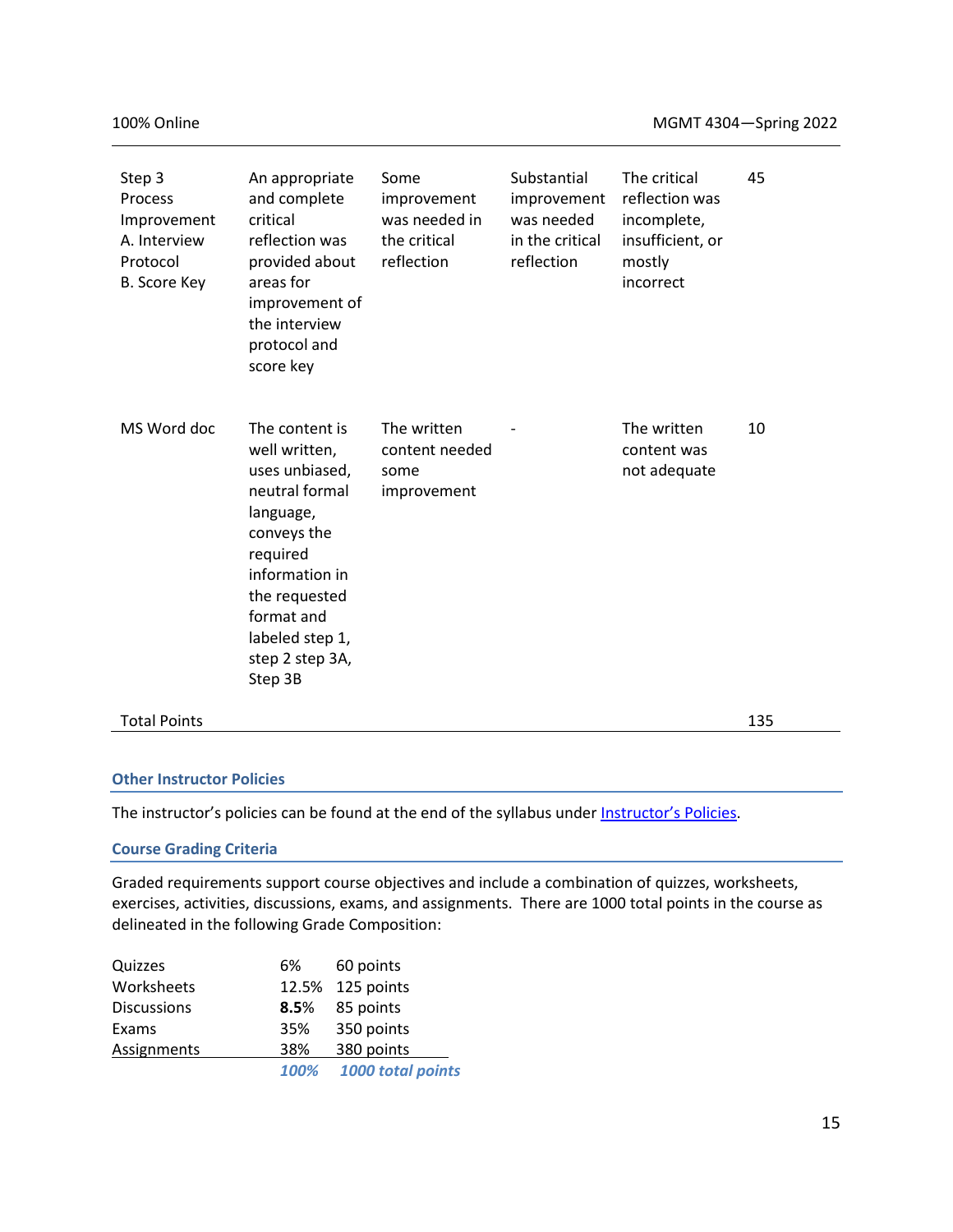Grades will be computed using the following point scale. A= 1000-900, B= 899-800, C= 799-700, D= 699- 600, and F= 599 or less. There are no bonus assignments in this course.

#### *Posting of Grades*

All student grades are anticipated to be posted in the Canvas Grade book within seven days of submission and/or close of discussions. However, most grades will be returned within 3-5 days. If grades are not able to be returned within this timeline, an announcement will be posted in the Canvas classroom with the anticipated posting date for grades. Students should monitor their grades through this tool and report any issues or concerns immediately.

Rounding of final grades to the next higher number, i.e., 89.2 to 90 will only be permitted in two situations. First, the student participated in and completed all course requirements. Second, documentation was provided for an unavoidable or unforeseeable event impacting completion of specific course requirements and where all others course requirements were completed.

#### *Late Policy*

Please keep in mind that any exception to the late policy requires documentation supporting an unavoidable or unforeseeable event, and the decision to accept a submission as an exception to the policy is at the sole discretion of the instructor. Students with exceptional, documented circumstances may be able to have the select course requirement deadlines adjusted if this situation is discussed with the instructor prior to the due date with the exception of course requirements due in week 16. No submissions are accepted after the last day of class unless the student has an approved incomplete contract in place.

**Discussions.** All discussions are due on the date designated on the syllabus course schedule unless otherwise posted in the classroom announcements. Initial posts can be posted late but may not be posted after the discussion closes. Remember, contributions to discussions are dependent on the interaction of other students.

**Exams.** Exams can only be taken at alternate times in exceptional circumstances and require documentation to support the exceptional circumstance.

**Assignments 1-4.** A ten percent penalty will be assessed for late assignments (assignments 1-4). Assignments that are late will not be accepted more than three days after the assignment due date without written documentation of an unanticipated or unavoidable event preventing the student from completing and turning in the course requirement during the week it was available for submission. The decision to accept an assignment after the late deadline is at the sole discretion of the instructor and will require documentation of an unavoidable or unforeseeable event. All assignments should be uploaded to the Canvas classroom.

**Participation and Learning Reinforcement.** Quizzes, worksheets, exercises, and activities can be submitted late with documentation of an unavoidable or unforeseeable event. However, they cannot be completed after the due date of the related exam. If you were provided an alternate due date for the exam, these items must be completed prior to the alternate due date. Remember, quizzes, worksheets, exercises, and activities are intended to ensure students are keeping up with weekly reading assignments, watching videos, and preparing for the related exam or assignment.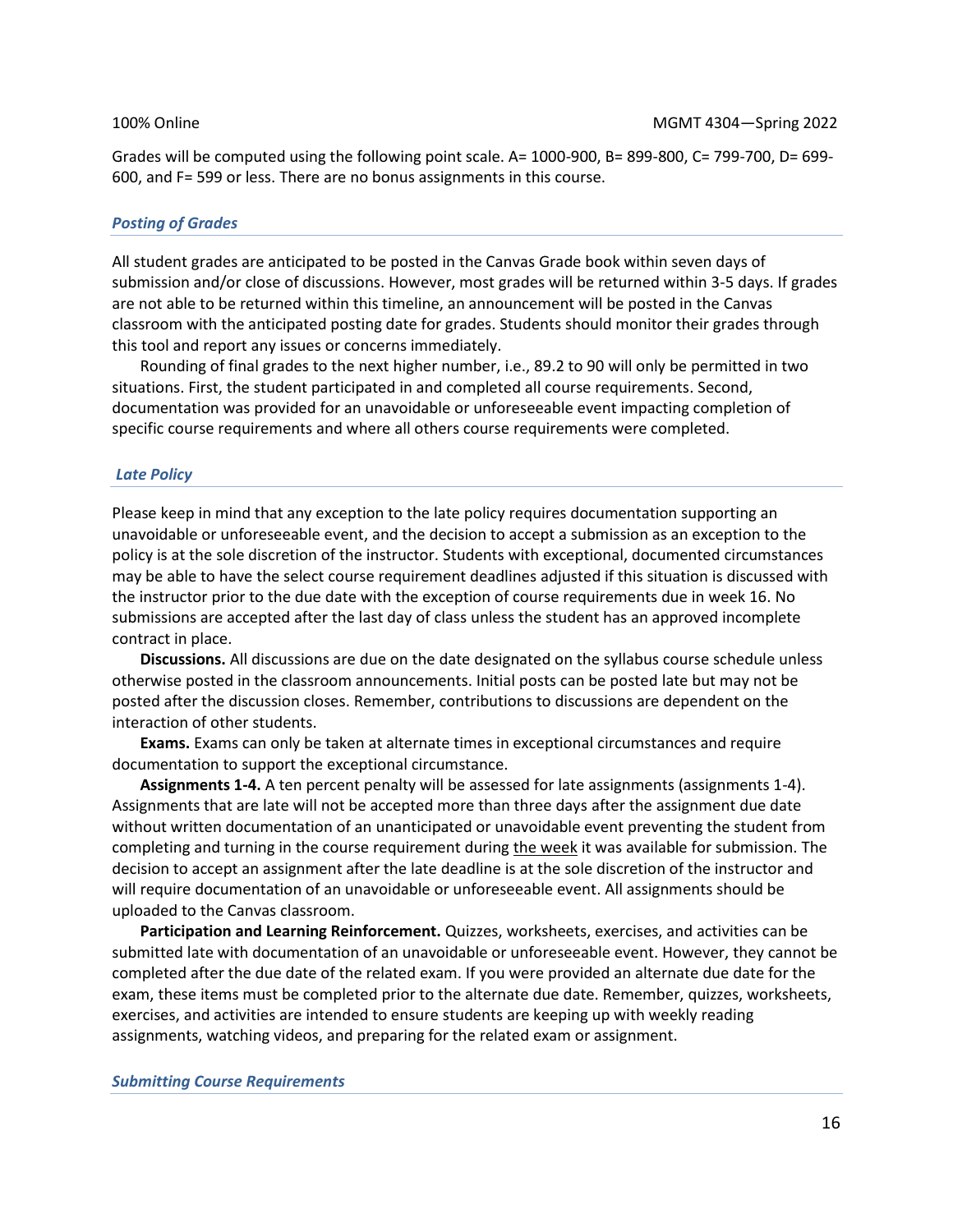Please submit all course requirements through the Canvas classroom. If you are unable to post to the Canvas classroom due to an unexpected difficulty, please send me an e-mail explaining the difficulty. Be sure to place MGMT 4304 in the subject line! Then, post or complete the course requirement in the Canvas classroom as soon as you can, so that you may receive feedback and a grade for the course requirement.

# **COURSE OUTLINE AND CALENDAR**

#### **Complete Course Outline**

"I reserve the right to make changes to the course schedule if the need arises" (Dr. Rebecca). If changes are made, you will be notified in advance of the change through a posted announcement in the Canvas classroom. Required video time commitment is estimated between 30 and 90 minutes each week. Additional videos may be added throughout the course as commentary related to concepts in the required textbook and student questions. **Links to all course requirements are located in the Module for each week.** 

### *Week 1: January 18th, Tuesday – January 23rd, Sunday*

Getting Started

To get started - Go to the Canvas classroom. On the left menu select Modules. Begin at the top with Home, then go to Course Information and Orientation: Complete Discussion 1 Student Introductions: (Due Sunday, 1 post, 5 points) Read Course Information, download and read syllabus. Complete Worksheet: Syllabus Review (Due Sunday, 5 points)

Module 1 – Part 1 **Module 1 Opens (01/18)**

*Supports LO 11 Marketable Skills. Topics Covered:* Expectations, Staffing Links, Staffing Goals, Competitive Advantage, Business Acumen, and Core Jobs

Read Ch. 1 Strategic Staffing (*Student without a textbook can access chapter 1 in the course reserves.*) Complete Quiz: Chapter 1 (Due Sunday, 5 points) SUPPORTS EXAM 1

Watch Ch. 1 Multimedia and Complete Worksheet: Strategic Staffing (Due Sunday, 5 points) SUPPORTS MODULE-LEVEL OUTCOMES

*January 18 Class Begins January 18-20 Add/Drop/Late Registration*

*Week 2: January 24th, Monday – January 30th, Sunday* 

Module 1 – Part 2

*Supports LO 1 and LO 11 Marketable Skills. Topics Covered*: Hiring the Right Person, Talent Oriented Staffing, Job Oriented Staffing, Organization Oriented Staffing, and Strategic Staffing Decisions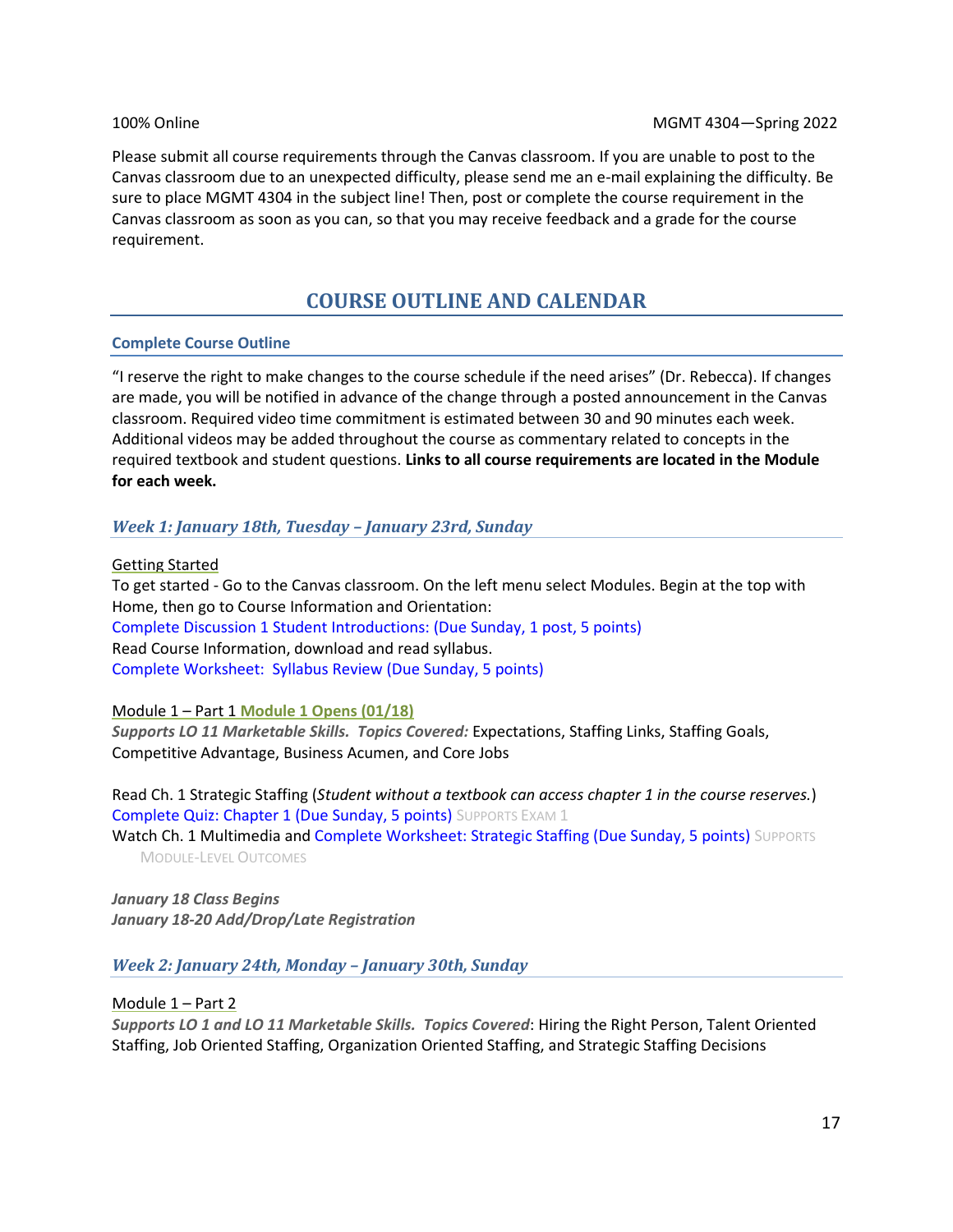Read Ch. 2 Business and Staffing Strategies (*Student without a textbook can access chapter 2 in the course reserves.*)

Complete Quiz: Chapter 2 (Due Sunday, 5 points) SUPPORTS EXAM 1

Watch Ch. 2 Multimedia and Complete Worksheet: Business and Staffing Strategies (Due Sunday, 10 points)

Read Forbes article by Kelly (2021)

Read SHRM article by Jackson (2017)

Download Writing Center APA Jumpstart Sheet

Watch Video Tutorial from Library How to Locate Peer-Reviewed Articles

Participate in Discussion 2: (Due Sunday, 1 post, 5 points) The War for Talent; Identify three key issues underpinning the war for talent as discussed in the chapter 2 multimedia The War for Talent (3 bullet points). Read and summarize The War for Talent is Now a Way of Life for HR (Jackson, 2017) or A War for Talent is Starting-Spoiler Alert: Workers Will Win (Kelly, 2021) (1 paragraph). Explain how information from the video or article may influence your approach to the job market or your career (1 paragraph). Be sure to provide the APA reference and properly cite your summary.

### **Begin Activity: Contact Career and Professional Development (CPD) and make an appointment for a Resume Review (Due in week 8)**

# *Week 3: January 31st, Monday – February 6th, Sunday*

Module 1 – Part 3

*Supports LO 2 Marketable Skills*. *Topics Covered:* Ethical Practice, Employer Brand Management, Affirmative Action, Diversity Programs, Equal Employment Opportunity, Target Labor Demographics - Aging and Employment, and Legally Defensible Staffing

### Read Ch. 3 The Legal Context

Complete Quiz: Chapter 3 (Due Sunday, 5 points) SUPPORTS EXAM 1

Watch Ch. 3 Multimedia and Complete Worksheet: The Legal Context (Due Sunday, 10 points) Watch Multimedia, Read Lessons Complete Worksheet: Stock, Flow, and Concentration Statistics (Due

### Sunday, 10 points total)

Complete an updated Resume using the Template (you will need this as the course progresses)

- Resume Template Located in Course Resources
- Download Resume Template.
- Identify your KSAOs and add them to your resume.

Participate in Discussion 2: (Due Sunday, 1 post, 5 points) The Legal Context; Equal employment opportunity, protected classes, and employer's affirmative actions are all important concepts underpinning the staffing process. Go to the TAMUCT online university library and locate one article related to these topics in Chapter 3, the Legal Context. Summarize the journal article (1 paragraph) and explain how it relates to chapter 3, The Legal Context (1 paragraph). Be sure to provide the APA reference and properly cite your summary.

*February 3rd Last day to drop with no record*

*Week 4: February 7th, Monday – February 13th, Sunday*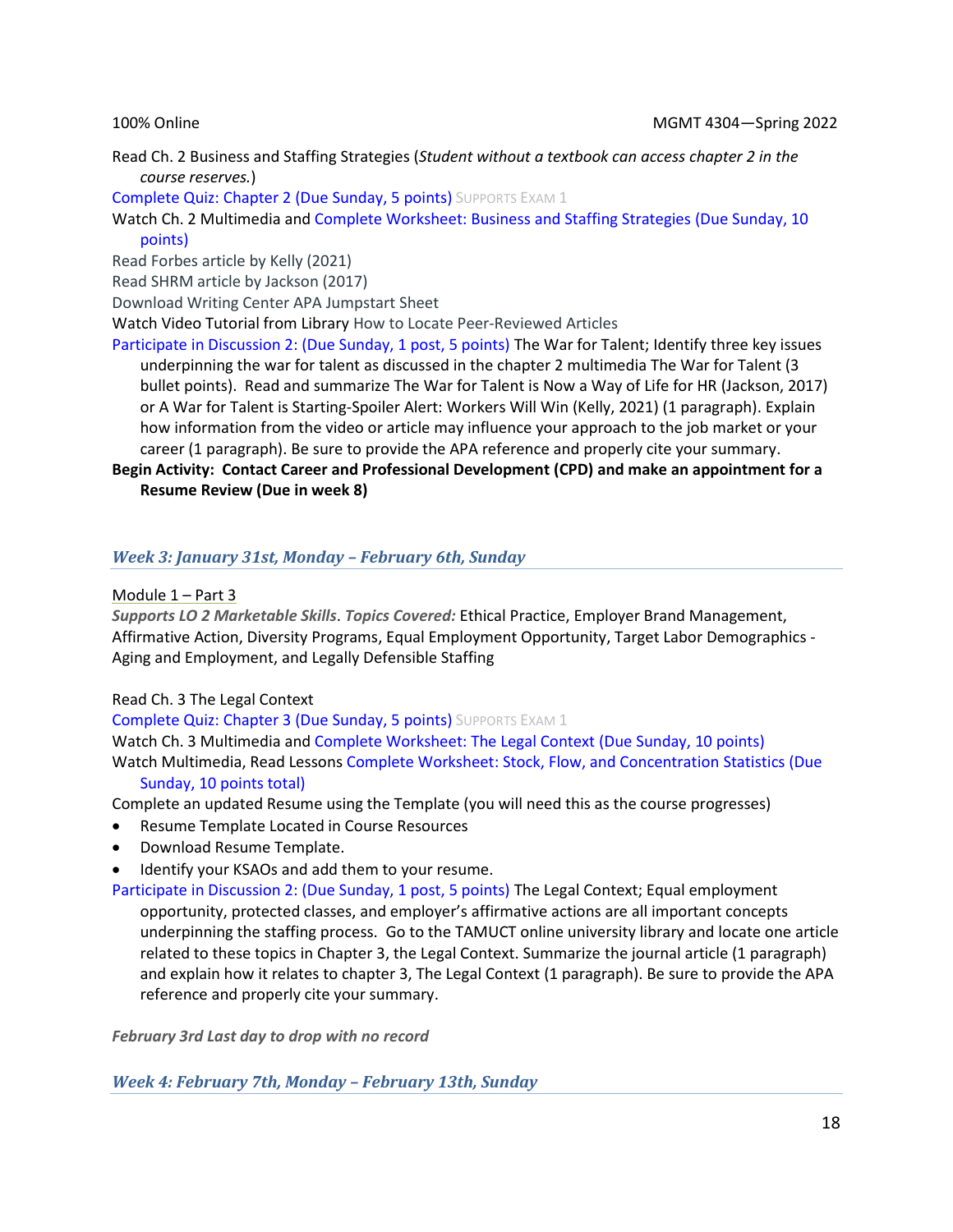#### Module 1 – Part 4

*Supports LO 1, LO 3, and LO 11 Marketable Skills*. *Topics Covered:* Labor Gaps, Types of Turnover, Employer Branding, Retention Strategies, Socialization, and Relationship Management

#### Read Ch. 12 Managing Workflow

Complete Quiz: Chapter 12 (Due Sunday, 5 points) SUPPORTS EXAM 1 Watch Ch. 12 Multimedia and Complete Worksheet: Managing Workflow (Due Sunday, 10 points) Participate in Discussion 2: (Due Sunday, 1 post, 5 points) Managing Workflow and

Exit Surveys, Understanding the quantitative and qualitative aspects of turnover is often supported by exit surveys when employees leave an organization. Based on content in Chapter 12 and the Chapter 12 Multimedia, develop 2 open-ended and 2 closed-ended questions to provide exit survey – formal language (4 bullet points). Explain why you choose these questions to include in the exit survey (1 paragraph).

Complete Assignment 1 – Research Paper (Due Sunday, 100 points)

#### *Week 5: February 14th, Monday – February 20th, Sunday*

Module 1 – Part 5

*Supports LO 4 Marketable Skills*. *Topics Covered:* Staffing Planning Processes, Forecast Worker Demand, Predict Business Activity, and Labor Gaps and Surpluses

Read Ch. 5 Forecasting and Planning

Complete Quiz: Chapter 5 (Due Sunday, 5 points) SUPPORTS EXAM 1

- Watch Ch. 5 Multimedia and Complete Worksheet: Forecasting and Planning (Due Sunday, 5 points total)
- Read Lesson Markov Analysis and Complete Worksheet: Forecast Workforce Needs (Due Sunday, 5 points total) Complete Worksheet: Calculate Needed Applicant Pool (Due Sunday, 5 points total)
- Complete Discussion 2 Activity: (Due Sunday, 2 posts, 10 points) Respond to at least two other classmates.
- **Complete Activity: Resume Review with CPD and Upload Resume (Due in week 8; no late submissions accepted. Do not fail to plan.)**

*Week 6: February 21st, Monday – February 27th, Sunday*

Module 1 – Wrap-up *Supports LO 1-4 and LO 11 Marketable Skills.*

Complete Exam #1 (Assessment Ch. 1, 2, 3, 12, & 5) (Due Sunday, 100 points)

*Week 7: February 28th, Monday – March 6th, Sunday* 

Module 2 – Part 1 **Module 2 Opens (02/21)**

*Supports LO 5 Marketable Skills*. *Topics Covered:* Labor Market Trends, Performance Management Feedback, Types of Job Analysis, Job Analysis Methods, and Conducting a Job Analysis

Read Ch. 4 Strategic Job Analysis and Competency Modeling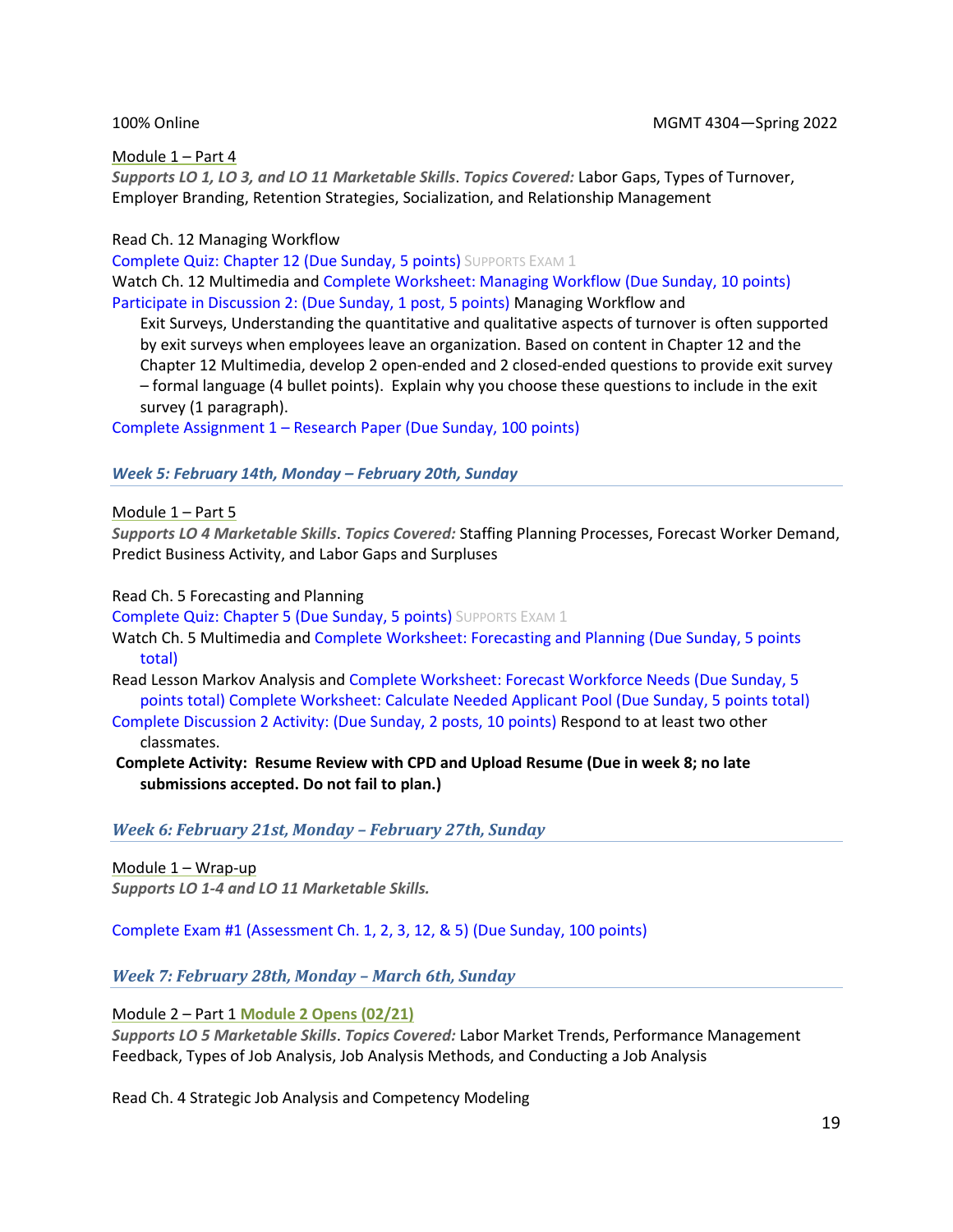#### Complete Quiz: Chapter 4 (Due Sunday, 5 points) SUPPORTS EXAM 2

Watch Ch. 4 Multimedia and Complete Worksheet: Job Analysis and Competency Modeling (Due Sunday, 10 points)

Participate in Discussion 3: (Due Sunday, 1 post, 5 points) Job Fit; Go to Glassdoor, Indeed, or Zip Recruiter and locate a job announcement for the next (potential) job you would like to pursue. How well do you match the job-fit requirements (1 paragraph)? Consider your KSAOs; what KSAOs do you need for the next step in your career, i.e., what is your skill gap (provided a bulleted list)? Provide a link to the job announcement.

#### *Week 8: March 7th, Monday – March 13th, Sunday*

#### Module 2 – Part 2

*Supports LO 6 Marketable Skills*. *Topics Covered:* Global and Cultural Effectiveness, Role of Sourcing - Ethical Practice, Sourcing Process, Sourcing Strategies, Sourcing Plan, Legally Compliant Job Descriptions, and Effective Communication

#### Read Ch. 6 Sourcing: Identifying Recruits

Complete Quiz: Chapter 6 (Due Sunday, 5 points) SUPPORTS EXAM 2 Watch Ch. 6 Multimedia and Complete Worksheet: Identifying Recruits (Due Sunday, 7.5 points) Participate in Discussion 3: (Due Sunday, 1 post, 5 points) Understanding Realistic Job Previews;

Consider your chosen career; what information would you consider valuable in a realistic job preview (1 paragraph). Consider an undesirable job, what is the job, what information do you think would be important in a realistic job preview, and why (1 paragraph)?

Complete Assignment 2:CPD Resume Review **(**Due Sunday, 45 points)

*March 14th, Monday – March 18th, Friday*

# **Spring Break!**

### *Week 9: March 21st, Monday – March 27th, Sunday*

Module 2 – Part 3

*Supports LO 7 Marketable Skills*. *Topics Covered:* Staffing Metrics, Staffing Technology HRIS, Talent Inventories, and Applicant Tracking HRIS

Read Ch. 13 Staffing System Evaluation and Technology

Complete Quiz: Chapter 13 (Due Sunday, 5 points) SUPPORTS EXAM 2 Watch Ch. 13 Multimedia and Complete Worksheet: Staffing Technology (Due Sunday, 5 points) Complete Discussion 3: (Due Sunday, 1 post, 5 points) Assessing Realistic Job Previews; Conduct internet research and identify a realistic job preview; provide the link. What did they do well and what do

they need to do to improve the RJP (provided a bulleted list for each)?

*March 21st Class schedule for summer semester published*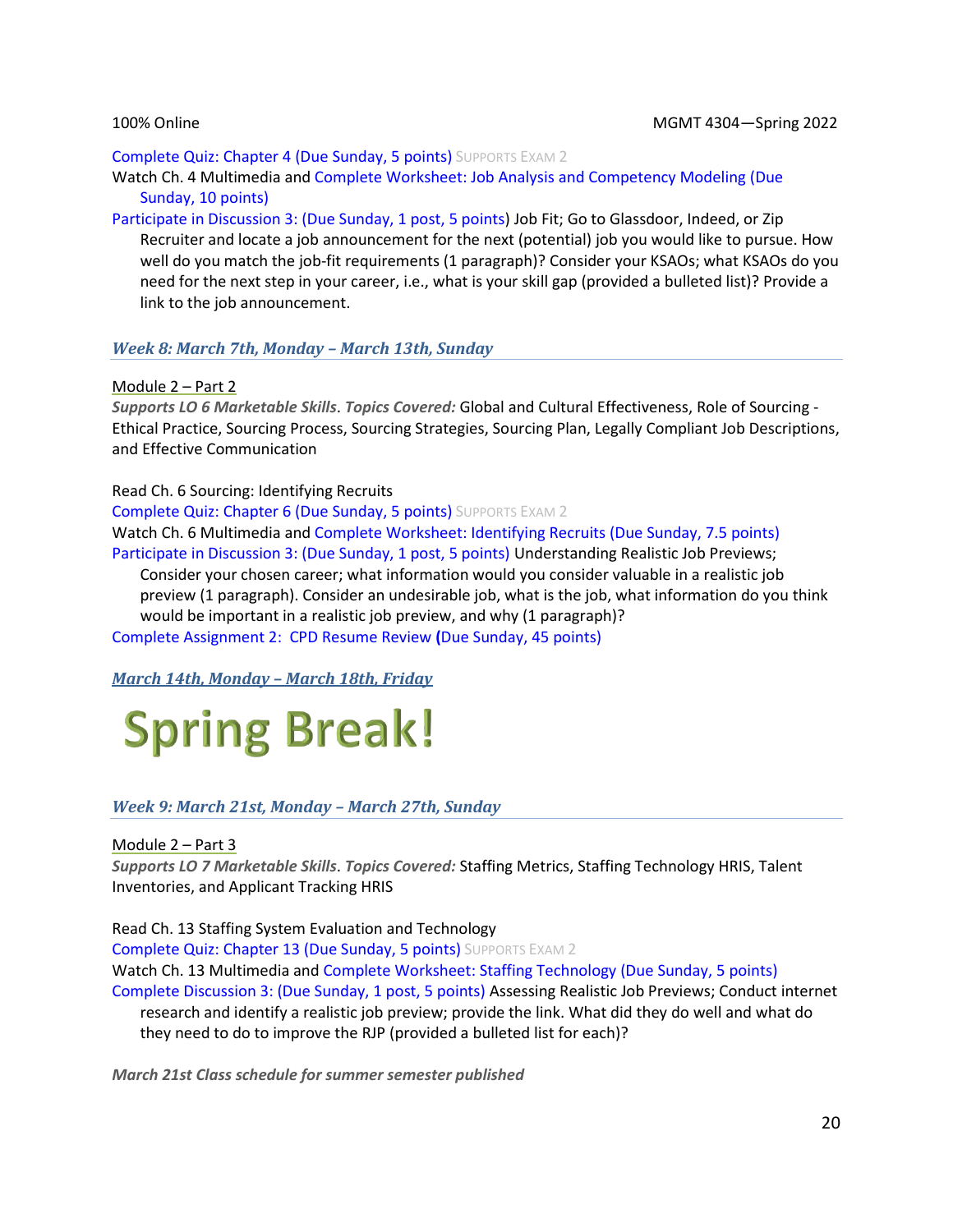*March 25th Deadline to submit a graduation application for spring participation in the commencement ceremony* 

*Week 10: March 28th, Monday – April 3rd, Sunday*

Module 2 – Part 4 *Supports LO 8 and 11 Marketable Skills*. *Topics Covered:* Recruiter Effectiveness, Spillover Effects, Recruiting Guides, EEOC's Best Practices, Employer Branding, Recruiting Messages, and Realistic Job Previews

Read Ch. 7 Recruiting Complete Quiz: Chapter 7 (Due Sunday, 5 points) SUPPORTS EXAM 2 Watch Ch. 7 Multimedia and Complete Worksheet: Recruiting (Due Sunday, 5 points) Complete Discussion 3: (Due Sunday, 2 posts, 10 points) Respond to at least two other classmates.

### *Week 11: April 4th, Monday – April 10th, Sunday*

Module 2 – Wrap up *Supports LO 5-8 and LO 11 Marketable Skills.*

Complete Exam #2 (Assessment Ch. 4, 13, 6, & 7) (Due Sunday, 100 points)

*April 4th Registration for summer semester opens April 8 Last day to drop a course with a "Q" or withdraw with a "W"* 

*Week 12: April 11th, Monday – April 17th, Sunday*

Module 3 – Part 1 **Module 3 Opens (04/04)**

*Supports LO 9 Marketable Skills*. *Topics Covered:* Selecting Appropriate Metrics – Critical Evaluation, External Assessment Goals, Assessment Plan, Assessment Methods, Interview Protocol, Hiring the Right Person, and Job and Organizational Match

Read Ch. 9 Assessing External Candidates

Complete Quiz: Chapter 9 (Due Sunday, 5 points) SUPPORTS FINAL EXAM

Watch Ch. 9 Multimedia and Complete Worksheet: Assessing External Candidates (Due Sunday, 10 points)

Download and read the ppt for Interview Question Development

Download the resource Interview Development Guide read pages 6-7

Participate in Discussion 4: (Due Sunday, 1 post, 5 points) Hiring the Right Talent and EEO Implications; Read and summarize [Actively Addressing Unconscious Bias in Recruiting \(Carnahan & Moore, 2020\).](https://www.hbs.edu/recruiting/insights-and-advice/blog/post/actively-addressing-unconscious-bias-in-recruiting) (1 paragraph). Explain how information from the article may influence your approach to being interviewed for a job or setting up an interview for applicants (1 paragraph). Be sure to provide the APA reference and properly cite your summary.

Complete Assignment 3 - Realistic Job Preview (PPT Skills, Job Fit, Recruiting the Right Talent, Recruiting strategy) (Due Sunday, 100 points)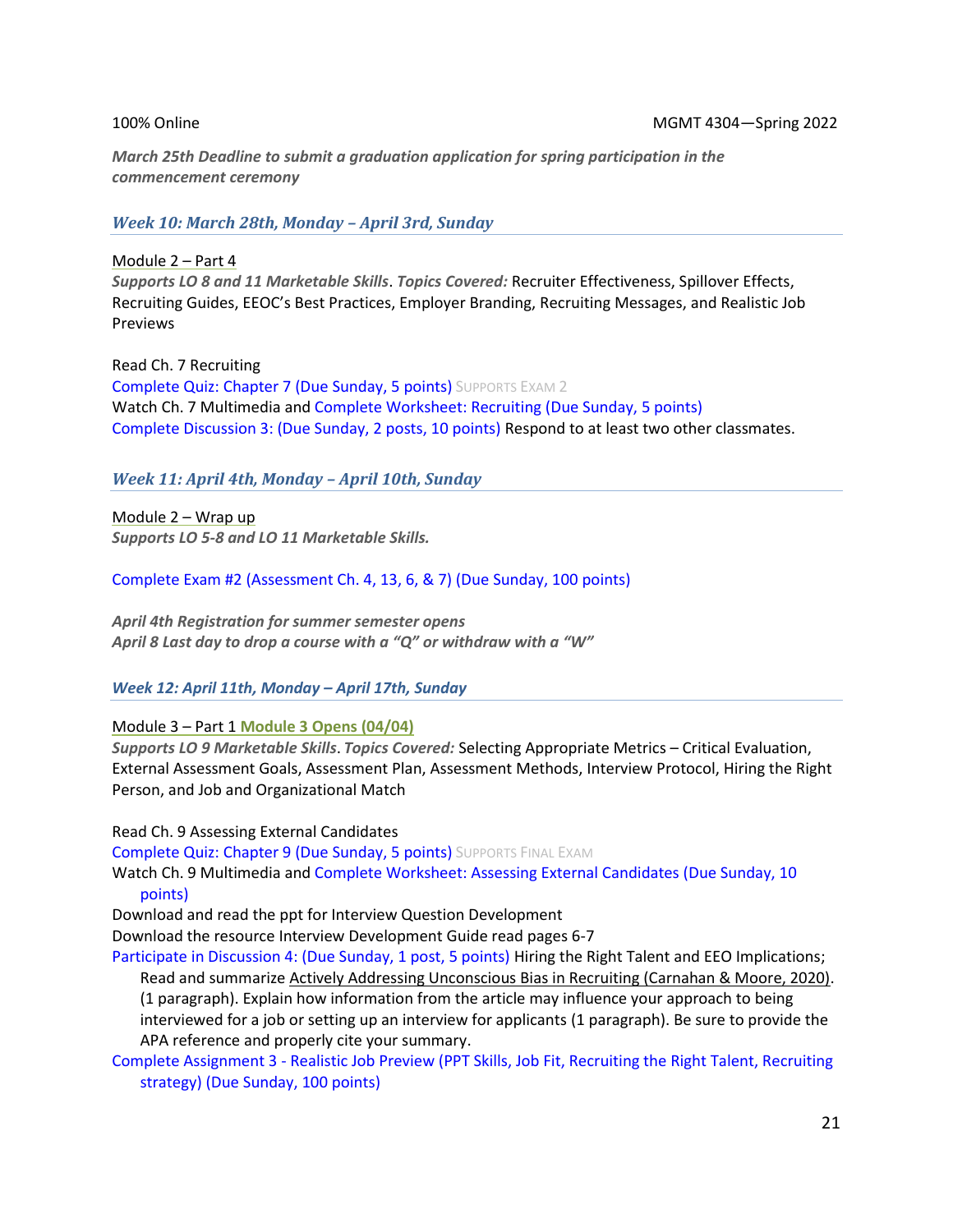#### *Week 13: April 18th, Monday – April 24th, Sunday*

#### Module 3 – Part 2

*Cont. LO 9 Marketable Skills. Topics Covered:* Adverse Impact, Internal Assessment, Internal Goals Assessment – Critical Evaluation, Replacement Planning, Succession Management Senior/Executives, Career Development – Early-Career & Mid-Career, and Leadership and Navigation

Read Ch. 10 Assessing Internal Candidates

Complete Quiz: Chapter 10 (Due Sunday, 5 points) SUPPORTS FINAL EXAM

Watch Ch. 10 Multimedia and Complete Worksheet: Assessing Internal Candidates (Due Sunday, 10 points)

Download and read the ppt for Score Key Development

Participate in Discussion 4: (Due Sunday, 1 post, 5 points) Developing a Score Key; Based on the content in Chapter 10 and Chapter 10 Multimedia, explain how to develop an effective score key (1 paragraph) and why one is needed (1 paragraph).

Assignment 4 Begin Activity: Identify and Gain Agreement of an Individual to Interview

#### *Week 14: April 25th, Monday – May 1st, Sunday*

Module 3 – Part 3

*Supports LO 10 Marketable Skills. Topics Covered:* Multiple Hurdles, Combining Candidate Scores, Final Choice and Talent Acquisition, Job Offer Strategies, Total Rewards Package, Legally Compliant Job Offer, and Negotiating Job Offers

Read Ch. 11 Choosing and Hiring Candidates

Complete Quiz: Chapter 11 (Due Sunday, 5 points) SUPPORTS FINAL EXAM

Watch Ch. 11 Multimedia and Complete Worksheet: Choosing and Hiring Candidates (Due Sunday, 5 points)

Assignment 4 Complete Activity: Conduct an Interview

Participate in Discussion 4: (Due Sunday, 1 post, 5 points) Job Offers Read the articl[e Tips for Making](https://www.shrm.org/resourcesandtools/hr-topics/talent-acquisition/pages/tips-making-job-offers.aspx)  [Confident Job Offers \(Maurer, 2016\).](https://www.shrm.org/resourcesandtools/hr-topics/talent-acquisition/pages/tips-making-job-offers.aspx) Identify three key points from the article, which you found to be important (3 bullets). Explain how the information from the article may influence your job offer strategies or inform negotiating your next job offer (1 paragraph). Be sure to provide the APA reference and properly cite your summary.

*Week 15: May 2nd, Monday – May 8th, Sunday* 

Module 3 – Part 4

*Supports LO 2 and LO 9 Marketable Skills. Topics Covered:* Interview Protocol, Score Key, ADA, and EEO

Watch Career Multimedia and Complete Worksheet: Career Development (Due Sunday, 7.5 points) Complete Discussion 4: (Due Sunday, 2 posts, 10 points) Respond to at least two other classmates. Complete Assignment 4 – Interview Assessment (Interview protocol, Score key, Rubric, Mock Interview, ADA & EEO Compliance) (Due Sunday, 135 points)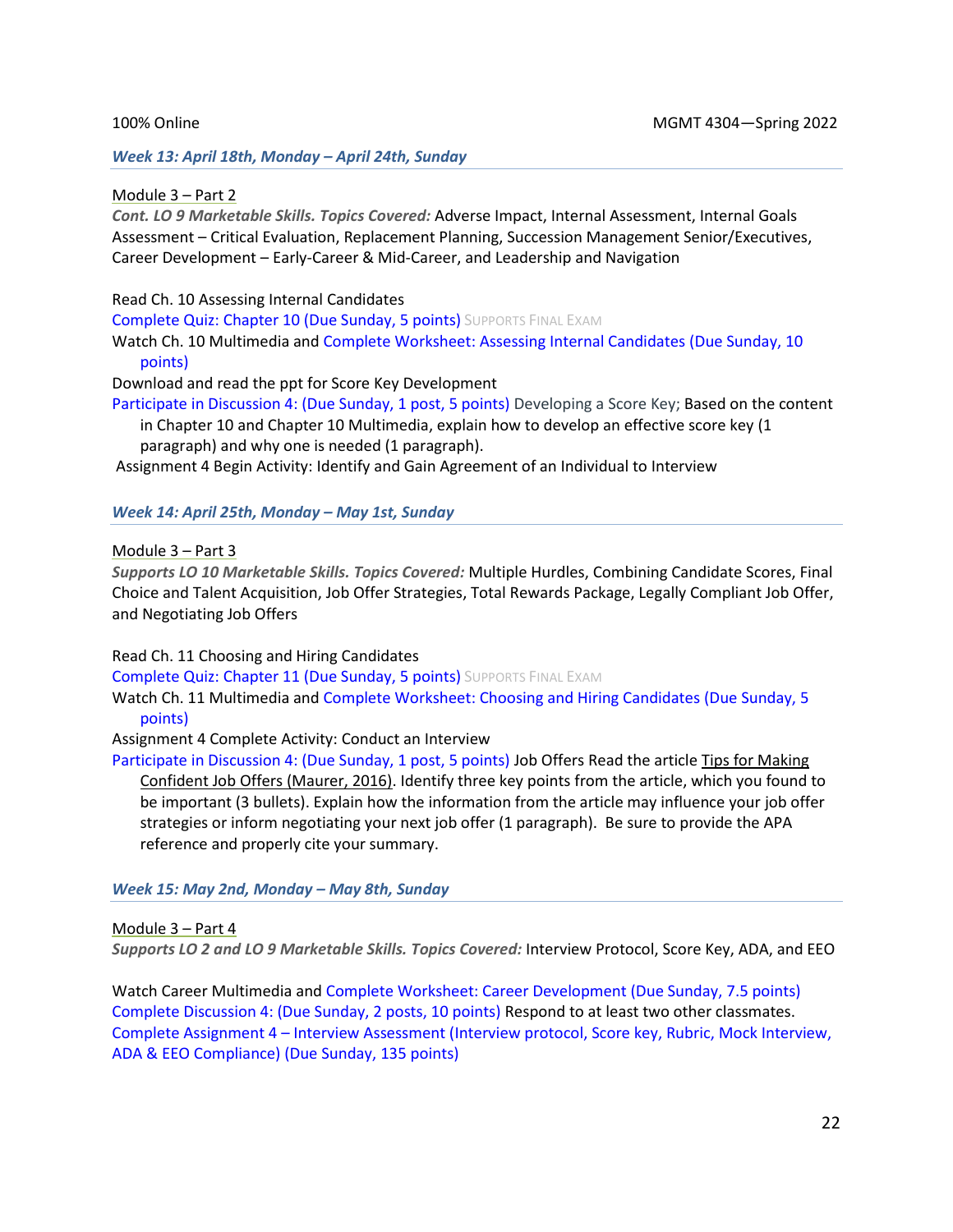*Week 16: May 9th, Monday – May 13th, Friday* 

Course – Wrap Up *Supports LO 1-12 Marketable Skills.*

Complete Final Exam (Major Assessment Ch 3, 5- 7, 9-12) (Due Friday, 150 points) Complete Discussion 5 Class Wrap-up (Due Friday, 5 points)

*May 13th Last day to file for Degree Conferral May 13th Class ends May 14th Spring Commencement Ceremony Bell County Expo Center 7:00 p.m.* 

#### **Important University Dates:**

A list of important university dates can be found at [https://www.tamuct.edu/registrar/academic](https://www.tamuct.edu/registrar/academic-calendar.html)[calendar.html](https://www.tamuct.edu/registrar/academic-calendar.html)

*January 18th Class Begins January 18-20 Add/Drop/Late Registration February 2nd Last day to drop with no record*

*March 14th–18th Spring Break March 21st Class schedule for summer semester published March 25th Deadline to submit a graduation application for participation April 8th Last day to drop a course with a "Q" or withdraw with a "W" April 4th Registration for the summer semester opens May 13th Deadline to submit a graduation application for conferral May 13th Class ends May 14th Spring 2022 Commencement Ceremony Bell County Expo 7PM*

# **TECHNOLOGY REQUIREMENTS AND SUPPORT**

### **Technology Requirements**

For this course, you will need reliable and frequent access to a computer and the Internet. If you do not have frequent and reliable access to a computer with an Internet connection, please consider completing Web-supported activities in the A&M-CT computer lab (Founder's Hall, 113) or contact [Dr.](mailto:becca.mcpherson@tamuct.edu)  [Rebecca](mailto:becca.mcpherson@tamuct.edu) to discuss your situation.

To complete assignments, you will need MS Word and PowerPoint software. You will also need a headset or speakers, a microphone, and a webcam or other video recording devise to be able to listen to online resources and record voice narration and video presentation for the Project. If you do not have MS PowerPoint, you can get [Microsoft Office Suite free through your myCT.](https://www.tamuct.edu/departments/technology-enhanced-learning/online-learning.php)

This course will use the A&M-Central Texas Instructure Canvas learning management system. This course will use the A&M-Central Texas Instructure Canvas learning management system. We strongly recommend the latest versions of Chrome or Firefox browsers. Canvas no longer supports any version of Internet Explorer.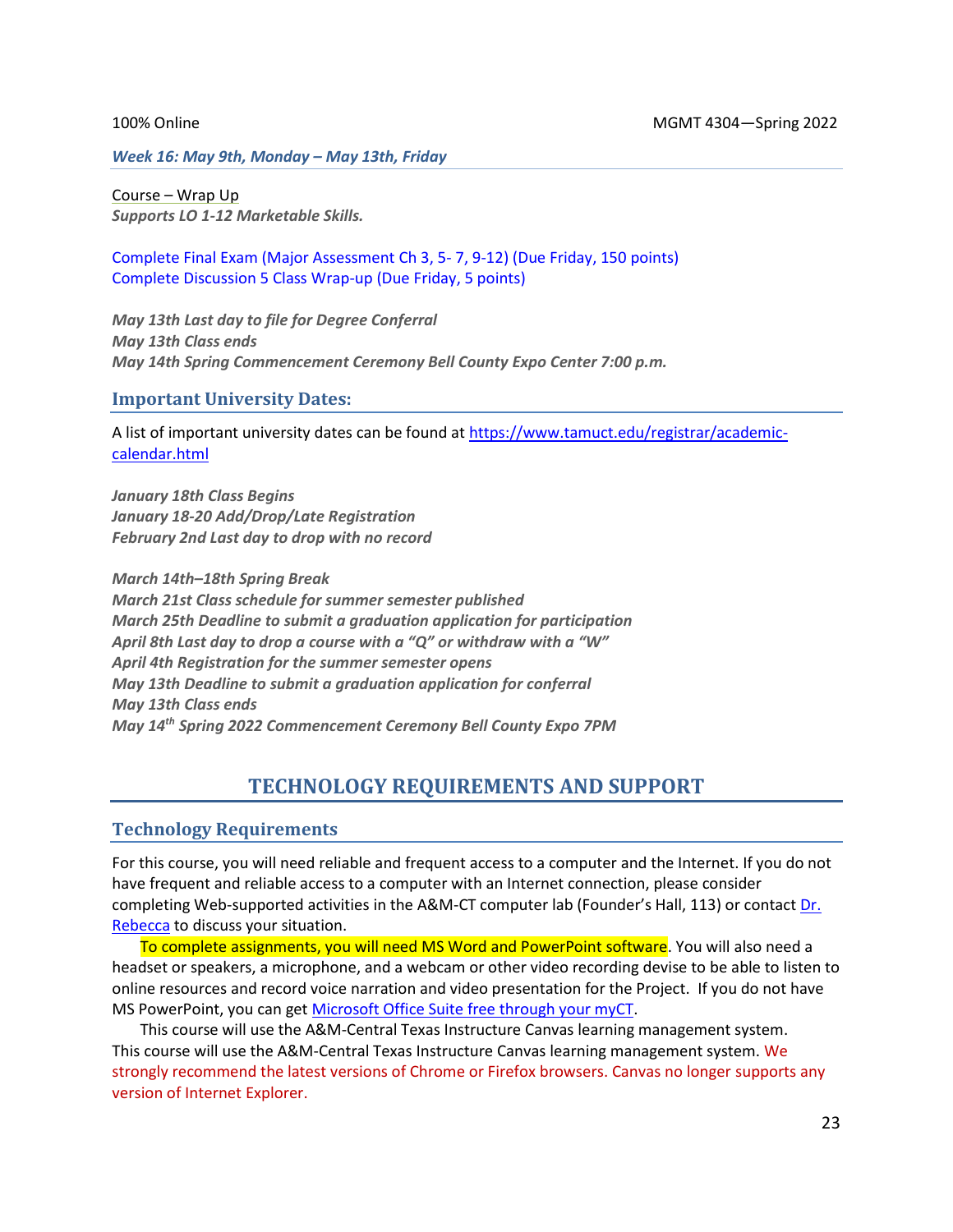- Logon to https://tamuct.instructure.com to access the course.
	- or access Canvas through the TAMUCT Online link in myCT [https://tamuct.onecampus.com/]. You will log in through our Microsoft portal.
- Username: Your MyCT username
- (xx123 or everything before the " $@$ " in your MyCT e-mail address)
- Initial password: Your MyCT password

### *Canvas Support*

Use the Canvas Help link, located at the bottom of the left-hand menu, for issues with Canvas. You can select "Chat with Canvas Support," submit a support request through "Report a Problem," or call the Canvas support line: 1-844-757-0953.

For issues related to course content and requirements, contact your instructor.

### *Online Proctored Testing*

A&M-Central Texas uses Proctorio for online identity verification and proctored testing. This service is provided at no direct cost to students. If the course requires identity verification or proctored testing, the technology requirements are: Any computer meeting the minimum computing requirements, plus web camera, speaker, and microphone (or headset). Proctorio also requires the Chrome web browser with their custom plug in.

### *Other Technology Support*

For log-in problems, students should contact Help Desk Central. 24 hours a day, 7 days a week:

- Email: [helpdesk@tamu.edu](mailto:helpdesk@tamu.edu)
- Phone: (254) 519-5466
- [Web Chat:](http://hdc.tamu.edu/) [http://hdc.tamu.edu]
- *Please let the support technician know you are an A&M-Central Texas student.*

For issues related to course content and requirements, contact [Dr. Rebecca.](mailto:becca.mcpherson@tamuct.edu) Remember, technology issues are not an excuse for missing a course requirement – make sure your computer is configured correctly, address issues well in advance of deadlines, and have a backup plan.

# **UNIVERSITY RESOURCES, PROCEDURES, AND GUIDELINES**

# **Drop Policy**

If you discover that you need to drop this class, you must complete the [Drop Request](https://dynamicforms.ngwebsolutions.com/casAuthentication.ashx?InstID=eaed95b9-f2be-45f3-a37d-46928168bc10&targetUrl=https%3A%2F%2Fdynamicforms.ngwebsolutions.com%2FSubmit%2FForm%2FStart%2F53b8369e-0502-4f36-be43-f02a4202f612) Dynamic Form through Warrior Web.

[https://dynamicforms.ngwebsolutions.com/casAuthentication.ashx?InstID=eaed95b9-f2be-45f3 a37d-

46928168bc10&targetUrl=https%3A%2F%2Fdynamicforms.ngwebsolutions.com%2FSubmit%2FFor m%2FStart%2F53b8369e-0502-4f36-be43-f02a4202f612].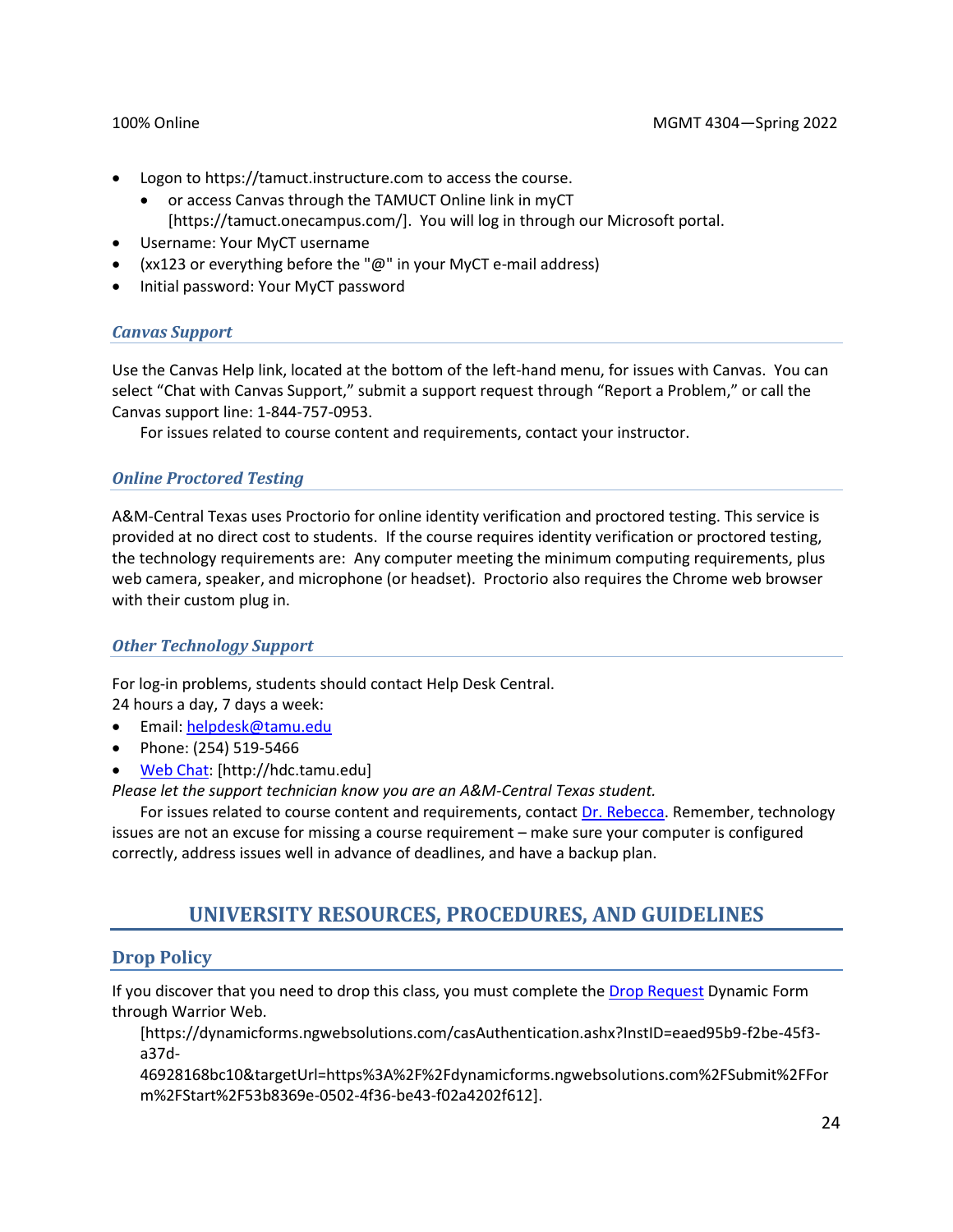Faculty cannot drop students; this is always the responsibility of the student. The Registrar's Office will provide a deadline on the Academic Calendar for which the form must be completed. Once you submit the completed form to the Registrar's Office, you must go into Warrior Web and confirm that you are no longer enrolled. If you still show as enrolled, FOLLOW-UP with the Registrar's Office immediately. You are to attend class until the procedure is complete to avoid penalty for absence. Should you miss the drop deadline or fail to follow the procedure, you will receive an F in the course, which may affect your financial aid and/or VA educational benefits.

# **Academic Integrity**

Texas A&M University-Central Texas values the integrity of the academic enterprise and strives for the highest standards of academic conduct. A&M-Central Texas expects its students, faculty, and staff to support the adherence to high standards of personal and scholarly conduct to preserve the honor and integrity of the creative community. Any deviation by students from this expectation may result in a failing grade for the assignment and potentially a failing grade for the course. All academic misconduct concerns will be referred to the Office of Student Conduct. When in doubt on collaboration, citation, or any issue, please contact your instructor before taking a course of action.

For more [information](https://nam04.safelinks.protection.outlook.com/?url=https%3A%2F%2Fwww.tamuct.edu%2Fstudent-affairs%2Fstudent-conduct.html&data=04%7C01%7Clisa.bunkowski%40tamuct.edu%7Ccfb6e486f24745f53e1a08d910055cb2%7C9eed4e3000f744849ff193ad8005acec%7C0%7C0%7C637558437485252160%7CUnknown%7CTWFpbGZsb3d8eyJWIjoiMC4wLjAwMDAiLCJQIjoiV2luMzIiLCJBTiI6Ik1haWwiLCJXVCI6Mn0%3D%7C1000&sdata=yjftDEVHvLX%2FhM%2FcFU0B99krV1RgEWR%2BJ%2BhvtoR6TYk%3D&reserved=0) regarding the Student Conduct process, [https://www.tamuct.edu/studentaffairs/student-conduct.html].

If you know of potential honor violations by other students, you may [submit](https://nam04.safelinks.protection.outlook.com/?url=https%3A%2F%2Fcm.maxient.com%2Freportingform.php%3FTAMUCentralTexas%26layout_id%3D0&data=04%7C01%7Clisa.bunkowski%40tamuct.edu%7Ccfb6e486f24745f53e1a08d910055cb2%7C9eed4e3000f744849ff193ad8005acec%7C0%7C0%7C637558437485262157%7CUnknown%7CTWFpbGZsb3d8eyJWIjoiMC4wLjAwMDAiLCJQIjoiV2luMzIiLCJBTiI6Ik1haWwiLCJXVCI6Mn0%3D%7C1000&sdata=CXGkOa6uPDPX1IMZ87z3aZDq2n91xfHKu4MMS43Ejjk%3D&reserved=0) a report, [https://cm.maxient.com/reportingform.php?TAMUCentralTexas&layout\_id=0].

# **Academic Accommodations**

At Texas A&M University-Central Texas, we value an inclusive learning environment where every student has an equal chance to succeed and has the right to a barrier-free education. The Office of Access and Inclusion is responsible for ensuring that students with a disability receive equal access to the university's programs, services and activities. If you believe you have a disability requiring reasonable accommodations, please contact the Office of Access and Inclusion, WH-212; or call (254) 501-5836. Any information you provide is private and confidential and will be treated as such.

For more information, please visit our **Access & Inclusion Canvas page (log-in required)** [https://tamuct.instructure.com/courses/717]

# **Important information for Pregnant and/or Parenting Students**

Texas A&M University-Central Texas supports students who are pregnant and/or parenting. In accordance with requirements of Title IX and related guidance from US Department of Education's Office of Civil Rights, the Dean of Student Affairs' Office can assist students who are pregnant and/or parenting in seeking accommodations related to pregnancy and/or parenting. Students should seek out assistance as early in the pregnancy as possible. For more information, please visi[t Student Affairs](https://www.tamuct.edu/student-affairs/pregnant-and-parenting-students.html) [https://www.tamuct.edu/student-affairs/pregnant-and-parenting-students.html]. Students may also contact the institution's Title IX Coordinator. If you would like to read more about these requirements [and guidelines](http://www2.ed.gov/about/offices/list/ocr/docs/pregnancy.pdf) online, please visit the website

### [http://www2.ed.gov/about/offices/list/ocr/docs/pregnancy.pdf].

Title IX of the Education Amendments Act of 1972 prohibits discrimination on the basis of sex and gender–including pregnancy, parenting, and all related conditions. A&M-Central Texas is able to provide flexible and individualized reasonable accommodation to pregnant and parenting students. All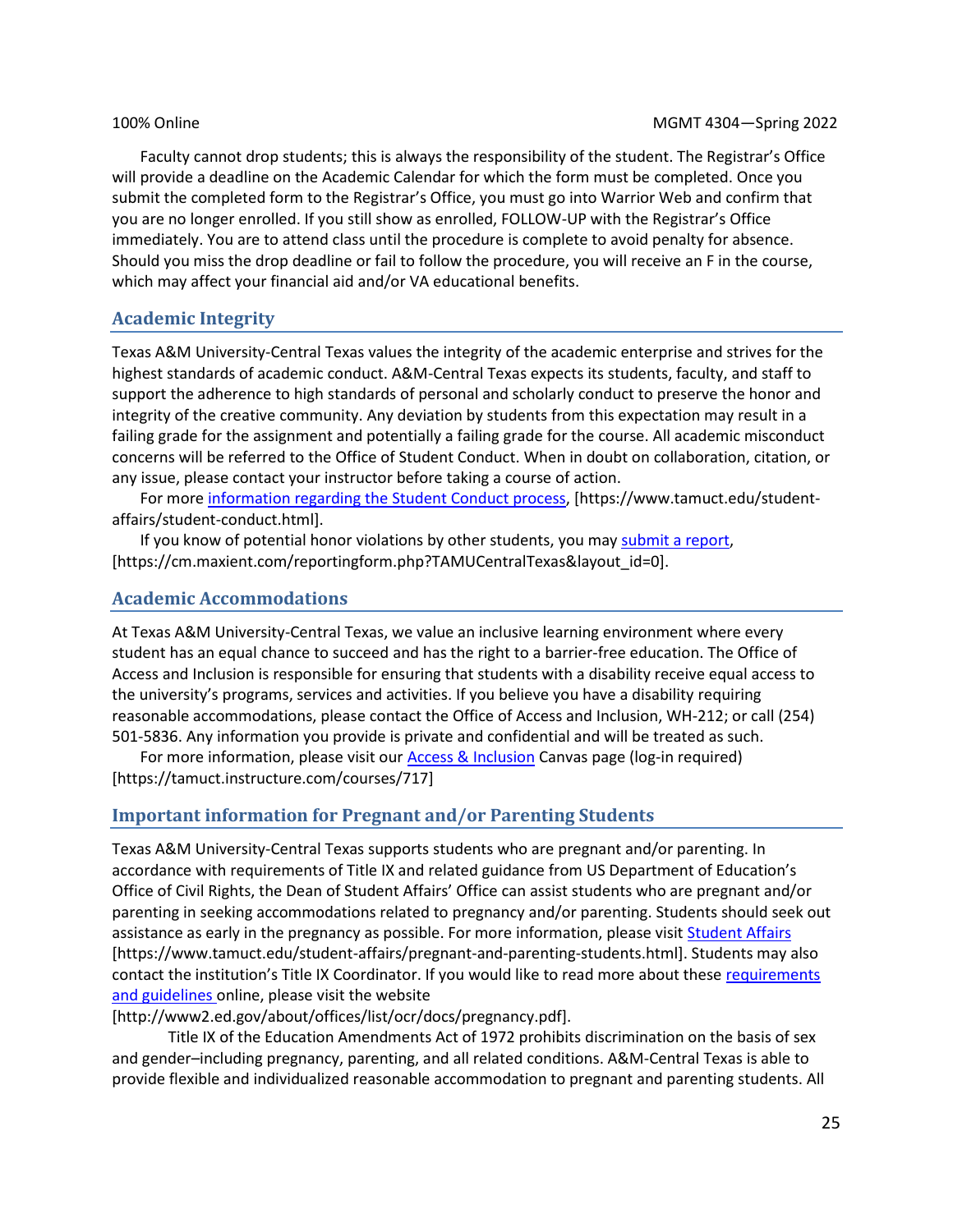pregnant and parenting students should contact the Associate Dean in the Division of Student Affairs at (254) 501-5909 to seek out assistance. Students may also contact the University's Title IX Coordinator.

# **Tutoring**

Tutoring is available to all A&M-Central Texas students, both virtually and in-person. Student success coaching is available online upon request.

If you have a question, are interested in becoming a tutor, or in need of success coaching contact the Warrior Center for Student Success, Equity and Inclusion at (254) 501-5836, visit the Warrior Center at 212 Warrior Hall, or by emailing [WarriorCenter@tamuct.edu.](mailto:WarriorCenter@tamuct.edu)

To schedule tutoring sessions and view tutor availability, please visit Tutor [Matching](https://tutormatchingservice.com/TAMUCT) [Services](https://tutormatchingservice.com/TAMUCT) [https://tutormatchingservice.com/TAMUCT] or visit the Tutoring Center in 111 Warrior Hall.

Chat live with a remote tutor 24/7 for almost any subject from on your computer! Tutor.com is an online tutoring platform that enables A&M-Central Texas students to log in and receive online tutoring support at no additional cost. This tool provides tutoring in over 40 subject areas except writing support. Access Tutor.com through Canvas.

# **University Writing Center**

University Writing Center: Located in Warrior Hall 416, the University Writing Center (UWC) at Texas A&M University–Central Texas (A&M–Central Texas) is a free service open to all A&M–Central Texas students. For the Fall 2021 semester, the hours of operation are from 10:00 a.m.-5:00 p.m. Monday thru Thursday in Warrior Hall 416 (with online tutoring available every hour as well) with satellite hours available online only Monday thru Thursday from 6:00-9:00 p.m. and Saturday 12:00-3:00 p.m.

Tutors are prepared to help writers of all levels and abilities at any stage of the writing process. While tutors will not write, edit, or grade papers, they will assist students in developing more effective composing practices. By providing a practice audience for students' ideas and writing, our tutors highlight the ways in which they read and interpret students' texts, offering guidance and support throughout the various stages of the writing process. In addition, students may work independently in the UWC by checking out a laptop that runs the Microsoft Office suite and connects to WIFI, or by consulting our resources on writing, including all of the relevant style guides. Whether you need help brainstorming ideas, organizing an essay, proofreading, understanding proper citation practices, or just want a quiet place to work, the UWC is here to help!

Students may arrange a one-to-one session with a trained and experienced writing tutor by making an appointment via WCOnline at https://tamuct.mywconline.com/. In addition, you can email Dr. Bruce Bowles Jr. at bruce.bowles@tamuct.edu if you have any questions about the UWC, need any assistance with scheduling, or would like to schedule a recurring appointment with your favorite tutor by making an appointment vi[a WCOnline](https://tamuct.mywconline.com/) at https://tamuct.mywconline.com/. In addition, you can email Dr. Bruce Bowles Jr. a[t bruce.bowles@tamuct.edu](mailto:bruce.bowles@tamuct.edu) if you have any questions about the UWC, need any assistance with scheduling, or would like to schedule a recurring appointment with your favorite tutor.

# **University Library**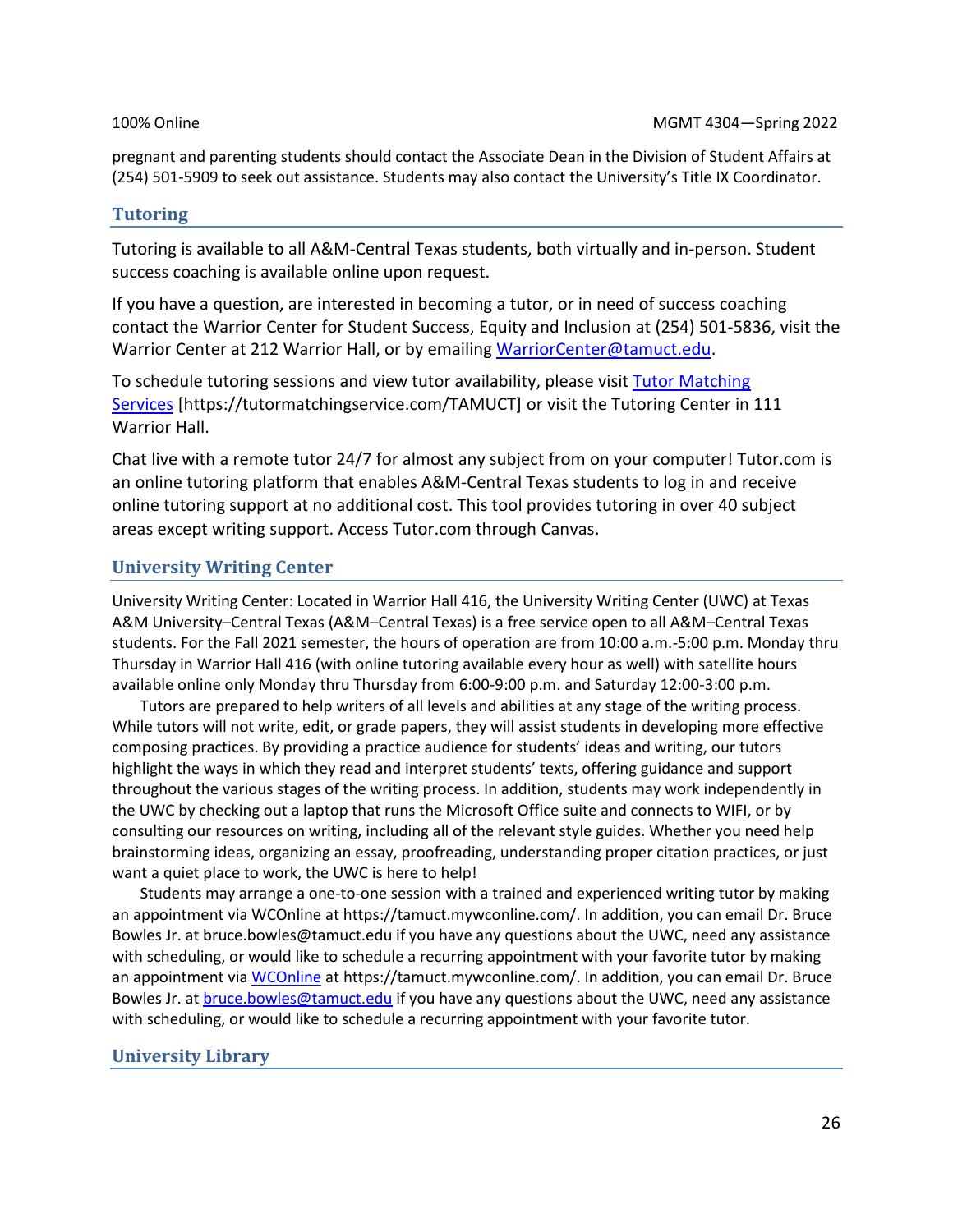<span id="page-26-0"></span>The University Library provides many services in support of research across campus and at a distance. We offer over 200 electronic databases containing approximately 400,000 eBooks and 82,000 journals, in addition to the 96,000 items in our print collection, which can be mailed to students who live more than 50 miles from campus. Research guides for each subject taught at A&M-Central Texas are available through our website to help students navigate these resources. On campus, the library offers technology including cameras, laptops, microphones, webcams, and digital sound recorders.

Research assistance from a librarian is also available 24 hours a day through our online chat service, and at the reference desk when the library is open. Research sessions can be scheduled for more comprehensive assistance, and may take place virtually through WebEx, Microsoft Teams or inperson at the library. Assistance may cover many topics, including how to find articles in peer-reviewed journals, how to cite resources, and how to piece together research for written assignments.

Our 27,000-square-foot facility on the A&M-Central Texas main campus includes student lounges, private study rooms, group workspaces, computer labs, family areas suitable for all ages, and many other features. Services such as interlibrary loan, TexShare, binding, and laminating are available. The library frequently offers workshops, tours, readings, and other events. For more information, please visit our Library [website](https://nam04.safelinks.protection.outlook.com/?url=https%3A%2F%2Ftamuct.libguides.com%2Findex&data=04%7C01%7Clisa.bunkowski%40tamuct.edu%7C7d8489e8839a4915335f08d916f067f2%7C9eed4e3000f744849ff193ad8005acec%7C0%7C0%7C637566044056484222%7CUnknown%7CTWFpbGZsb3d8eyJWIjoiMC4wLjAwMDAiLCJQIjoiV2luMzIiLCJBTiI6Ik1haWwiLCJXVCI6Mn0%3D%7C1000&sdata=2R755V6rcIyedGrd4Os5rkgn1PvhHKU3kUV1vBKiHFo%3D&reserved=0)

[http://tamuct.libguides.com/index].

### **Behavioral Intervention**

Texas A&M University-Central Texas cares about the safety, health, and well-being of its students, faculty, staff, and community. If you are aware of individuals for whom you have a concern, please make a referral to the Behavioral Intervention Team. Referring your concern shows, you care. You can complete the **referral** online

[https://cm.maxient.com/reportingform.php?TAMUCentralTexas&layout\_id=2].

Anonymous referrals are accepted. Please see th[e Behavioral Intervention Team](https://www.tamuct.edu/bit) website for more information [https://www.tamuct.edu/bit]. If a person's behavior poses an imminent threat to you or another, contact 911 or A&M-Central Texas University Police at 254-501-5800.

### **Instructor Policies**

#### *Plagiarism*

Students whose assignment contains plagiarized information, i.e., failing to cite and reference the information source in properly applying APA formatting to citations and references, will receive a 0 for the assignment and possibly a referral to Student Affairs. However, I reserve the right to reduce the penalty if I believe plagiarism was unintentional or very minor in impact. Students whose assignment contains inadequate effort will receive a substantial deduction in points, i.e., a citation that does not include the author and date in the citation or a reference missing the majority of the required information.

### *Being an Online Student*

Students' learning experiences will be largely impacted by interaction with the instructor and other students as part of a learning community. Therefore, by registering for a Web-based course, you have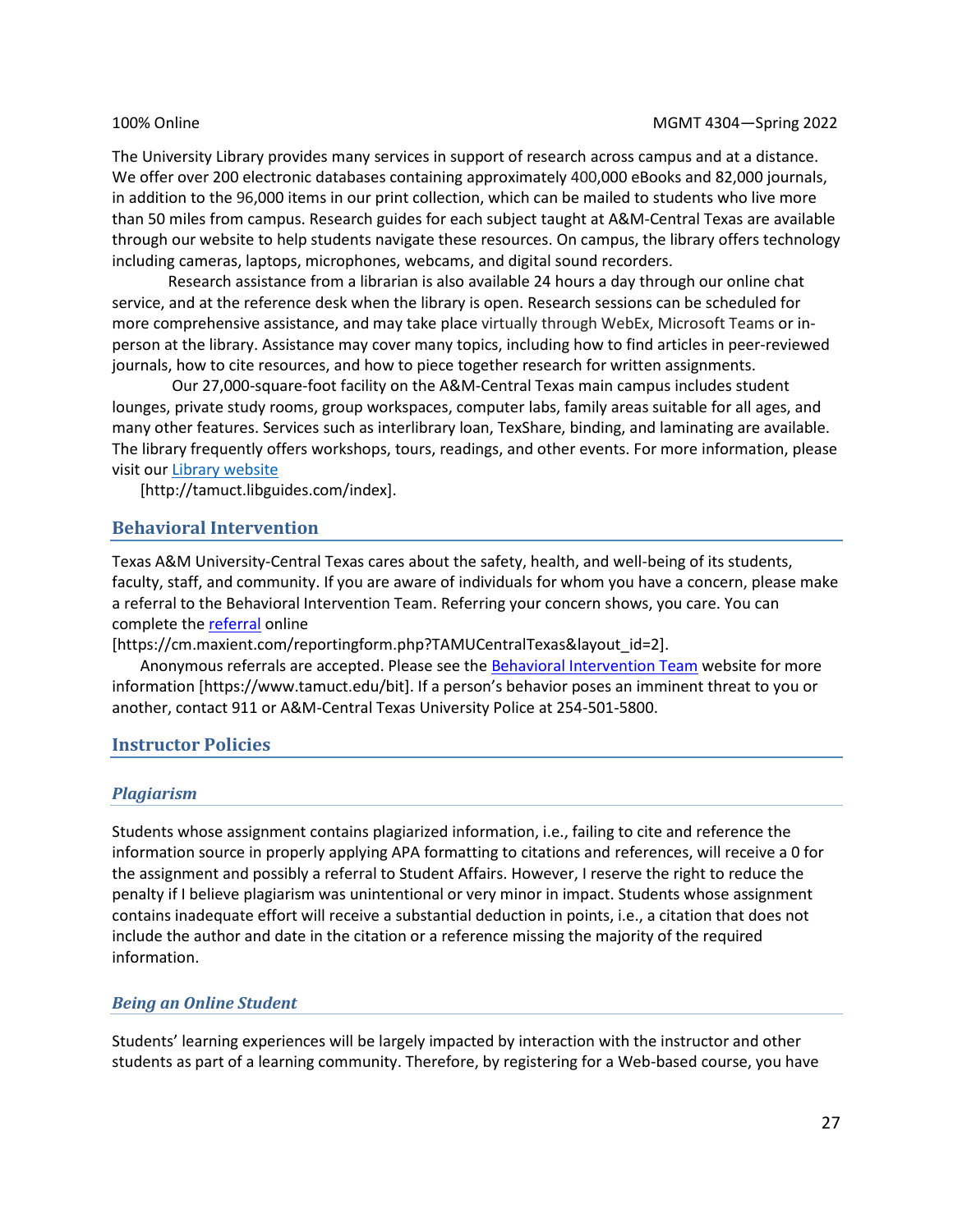made a commitment to participate in your course discussions as well as other online activities. Plan to participate regularly.

- The Canvas class begins on Monday and concludes on Sunday. Each week includes practices quizzes, worksheets, exercises, and discussions supporting assignments and exams.
- I suggest briefly reviewing the discussion and assignment descriptions due in the current period before you complete the required reading assignments and view multimedia.
- Read assigned readings and provide your initial response to the topics as soon as the discussion opens. Then, go back and follow-up with other student postings. Remember this is a discussion. So, plan time to read other students' posts.
- Read the assignment descriptions at the beginning of the course and ask questions early. Some students will complete assignments quickly, and others will take much longer. Please plan accordingly to ensure you do not encounter technical difficulties trying to submit an assignment to Canvas at the last minute.
- Complete quizzes and retake them to increase your score. Quizzes are typically open in advance and due by Sunday of their respective week. However, exams are only open the week they are due and close on Sunday at midnight. Remember the week for this course is Monday-Sunday.

### *Dr. Rebecca's Personal Statement*

I view myself as a scholar-practitioner, committed to both teaching and research in the human resource management (HRM) and human resource development (HRD) disciplines. I enjoy teaching adult learners, and I approach teaching as a shared learning experience. As a scholar, I choose projects that will contribute to existing scholarship, but also projects that will enhance my students' learning experiences or broaden my knowledge within my chosen disciplines.

My approach to students draws from my own life experiences as an adult working student with family responsibilities and those of close family members struggling in the academic environment with severe dyslexia. I believe each student is different in their capacity to handle stress, which comes from the multiple and conflicting demands of being a non-traditional adult student. Because I acknowledge students' disparate life demands and unique backgrounds, I try to partner with students to ensure appropriate support and access to educational resources is provided when needed facilitating both selfefficacy and achievement. I have found that despite the heavy demands of adult non-traditional students' lives, the very nature of their demanding lives allows them to bring to the classroom a wealth of experience and knowledge that helps to shape the learning environment and enrich the learning experience of all involved.

My approach to teaching and learning is student-focused, experience-based, and bridges academia with human resource practices in the workplace. This teaching approach is framed by the competencybased learning model, utilizes mixed teaching methodologies, and creates an interactive, outcomesbased learning experience. As the teacher and facilitator, I believe my role is to provide a challenging, well-designed learning environment that draws on students' life experiences, engages students in the educational content, and enables mastery of learning outcomes.

My background reflects a value for teaching and learning over the duration of my life course. I believe to be an effective teacher I must continue to be a learner. This means that I am committed to continuously increasing my knowledge in the HRM and HRD disciplines, maintaining professional certifications and memberships, participating in continuing education, as well as contributing to the research, theory, and practice in the HRM and HRD disciplines.